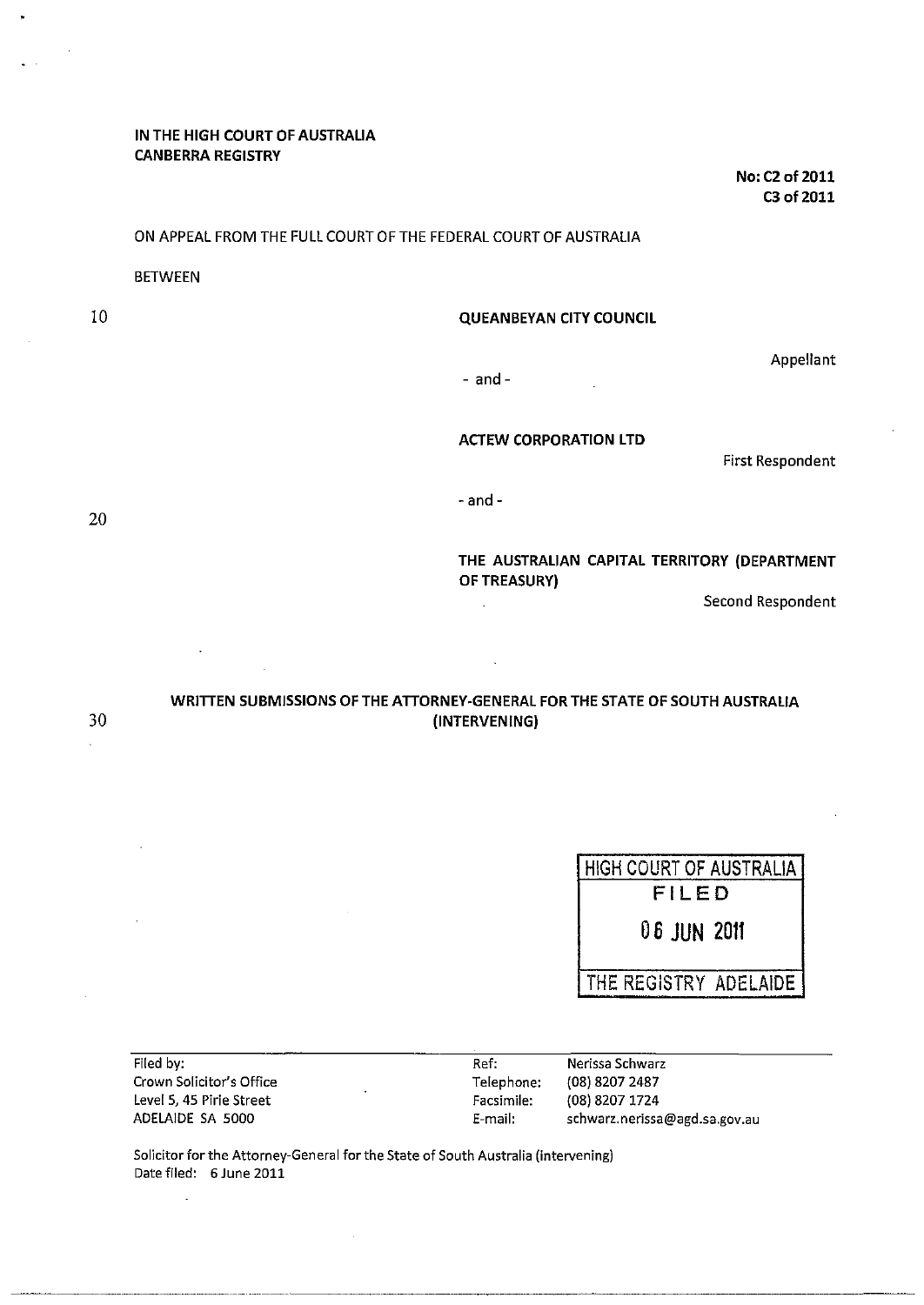### Part I - Certification:

1. This written submission is in a form suitable for publication on the Internet.

### Part 11 - Basis of intervention:

2. The Attorney-General for the State of South Australia ("South Australia") intervenes pursuant to s78A of the Judiciary Act 1903 (Cth) in support of the Respondents.

### 10 Part IV - Applicable Constitutional provisions, statutes and regulations:

3. South Australia has nothing to add to the references provided by the parties.

#### Part V - Argument:

- 4. In summary, South Australia submits:
	- 4.1 the Full Court and the primary judge were, with respect, correct in their characterisation of the water abstraction charge: it is a 'charge for the acquisition of a right akin to property'<sup>1</sup> and the 'price exacted by the public, through its laws, for the appropriation of a limited public natural resource to the commercial exploitation of those who<sup>'2</sup> obtain a licence to take water. It is not a
	- tax.

20

4.2 On the assumption that the utilities network facilities tax is a tax, it is not an excise. It is a tax on ownership, imposed by reference to the conferral of a right to occupy land, calculated according to the length of land occupied.

#### i. Section 90

- 5. Section 90 reserves to the Commonwealth exclusively the power to impose duties of customs and of 30 excise.'
	- 5.1 It was a central objective of federation to eliminate inter-colonial border duties and discriminatory burdens and preferences in inter-colonial trade,<sup>4</sup> to create and maintain a free trade area or economic union throughout the Commonwealth, $<sup>5</sup>$  and to achieve uniformity in</sup>

*Harper v Minister jar Sea Fisheries* (1989) 168 CLR 314 at 335 (Brennan J).

<sup>2</sup>  *Harper v Minister jar Sea Fisheries* (1989) 168 CLR 314 at 325 (Mason CJ, Deane and Gaudron JJ).

 $\overline{3}$ **As the judge at first instance noted, the exclusivity of the power applies equally to the Territories; Capital**  *Duplicators Pty Ltd v Australian Capital Territory (No* 1) (1992) 177 CLR 248.

<sup>4</sup>  *Cole v Whitjield* (1988) 15 CLR 360 at 391-4 (The Court).

*Cole v Whitjield* (1988) 15 CLR 360 at 391-4 (The Court).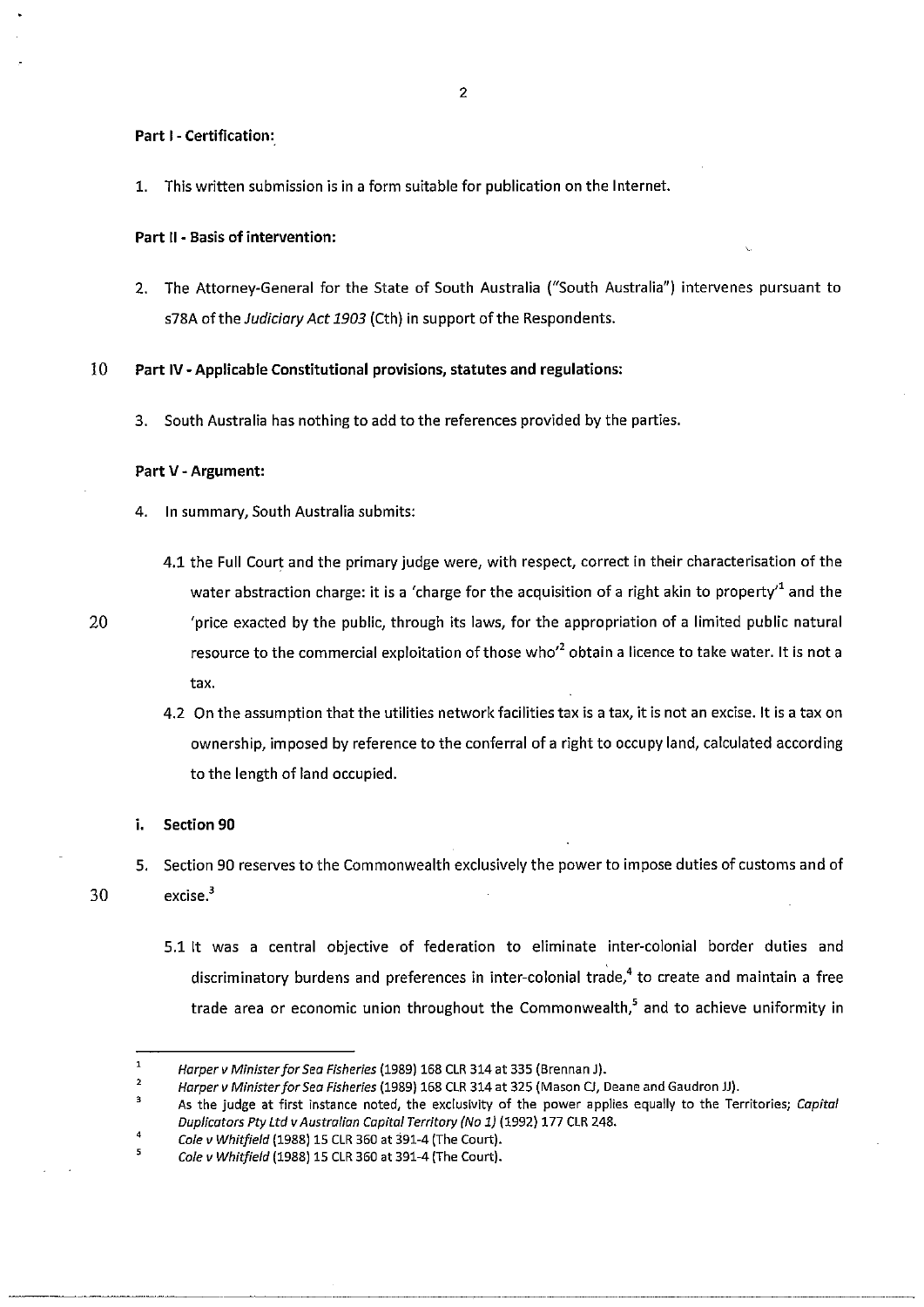duties of customs and excise and in the conferral of bounties (subject to  $s91$ <sup>6</sup> thereby guaranteeing to the people of the Commonwealth equality in respect of the burden of such duties and the benefit of such bounties<sup>7</sup> and protection against undesirable competition between States through the imposition of varying rates of taxation on goods.<sup>8</sup>

5.2 Economic unity was one of the principal goals of the movement towards federation<sup>9</sup> and was an integral part of the union of the people of the former colonies in "one indissoluble Federal Commonwealth".<sup>10</sup> It was not intended that federation would create "an association of States, each with its own separate economy".<sup>11</sup>

10

- 5.3 The importance of the above resulted in a detailed constitutional scheme. In particular:
	- (a) Section 92 requires that interstate trade and commerce be immune from discriminatory burdens of a protectionist nature<sup>12</sup> ensuring that "the domestic market of each State be opened equally to goods from interstate and goods of local production or manufacture...".<sup>13</sup>
	- (b) Sections 99 and 102 complement s92 by prohibiting preferences.<sup>14</sup>
	- (c) Exclusive control over customs, excise and bounties is vested in the national government by: (i) the vesting in the Commonwealth Parliament of exclusive powers to impose external tariffs, to impose duties of excise and (subject to s91) to grant bounties on the production and export of goods (see ss 86, 88, 90 and 91);
		- (ii) the transfer of the departments of customs and excise in each State to the Commonwealth on federation by s69, exclusive legislative power with respect to these departments being vested in the federal parliament by  $s52(ii);$ <sup>15</sup> and
		- (iii) the vesting in the Commonwealth executive of the collection and control of duties of customs and excise and the control of the payment of bounties at federation (s86).<sup>16</sup>
	- (d) The Commonwealth's legislative powers are required to be exercised uniformly (see ss 51(ii), 51(iii), 88 and 99).

<sup>,</sup>  *Philip Morris v Commissioner of Business Franchises (Vic)* (1989) 167 CLR 399 at 426 (Mason CJ and Deane J); *Capital Duplicators v Australian Capital Territory (No* 2) (1993) 178 CLR 561 at 585 (Mason Cl, Brennan, Deane and McHugh JJ).

<sup>,</sup>  *Hematite Petroleum Pty Ltd v Victoria* (1983) 151 CLR 599 at 661-2 (Deane J).

*Official Report of the National Australasian Convention Debates* (Sydney, 1891), 347 (Mr Munro); M Caper, *The High Court and Section* 90 *of the Constitution,* (1976) 7 Fed LR 1 at 21.

<sup>9</sup>  *Cole v Whit field* (1988) 15 CLR 360 at 385-392 (The Court).

<sup>10</sup>  *Hematite Petroleum Pty Ltd v Victoria* (1983) 151 CLR 599 at 660 (Deane J).

<sup>11</sup>  *Capital Duplicators v Australian Capitol Territory (No* 2) (1993) 178 CLR 561 at 585 (Mason Cl, Brennan, Deane and McHugh JJ); *Philip Morris v Commissioner of Business Franchises (Vic)* (1989) 167 CLR 399 at 426 (Mason CJ and Deane J); *Hemotite Petraleum Pty Ltd v Victoria* (1983) 151 CLR 599 at 631 (Mason Cl), 660-2 (Deane J).

<sup>12</sup>  *Cole v Whit field* (1988) 15 CLR 360 at 391 (The Court).

<sup>13</sup>  14 *Capital Duplicators v Australian Capital Territory (No* 2) (1993) 178 CLR 561 at 585 {Mason Cl, Brennan, Deane and McHugh JJ).

*Cole v Whit field* (1988) 15 CLR 360 at 392 (The Court).

<sup>15</sup>  16 Capital Duplicators v Australian Capital Territory (No 1) (1992) 177 CLR 248 at 262 (Mason CJ, Dawson and McHugh JJ).

*Capital Duplicators v Australian Capital Territory (No* 1) (1992) 177 CLR 248 at 262 (Mason Cl, Dawson and McHugh JJ).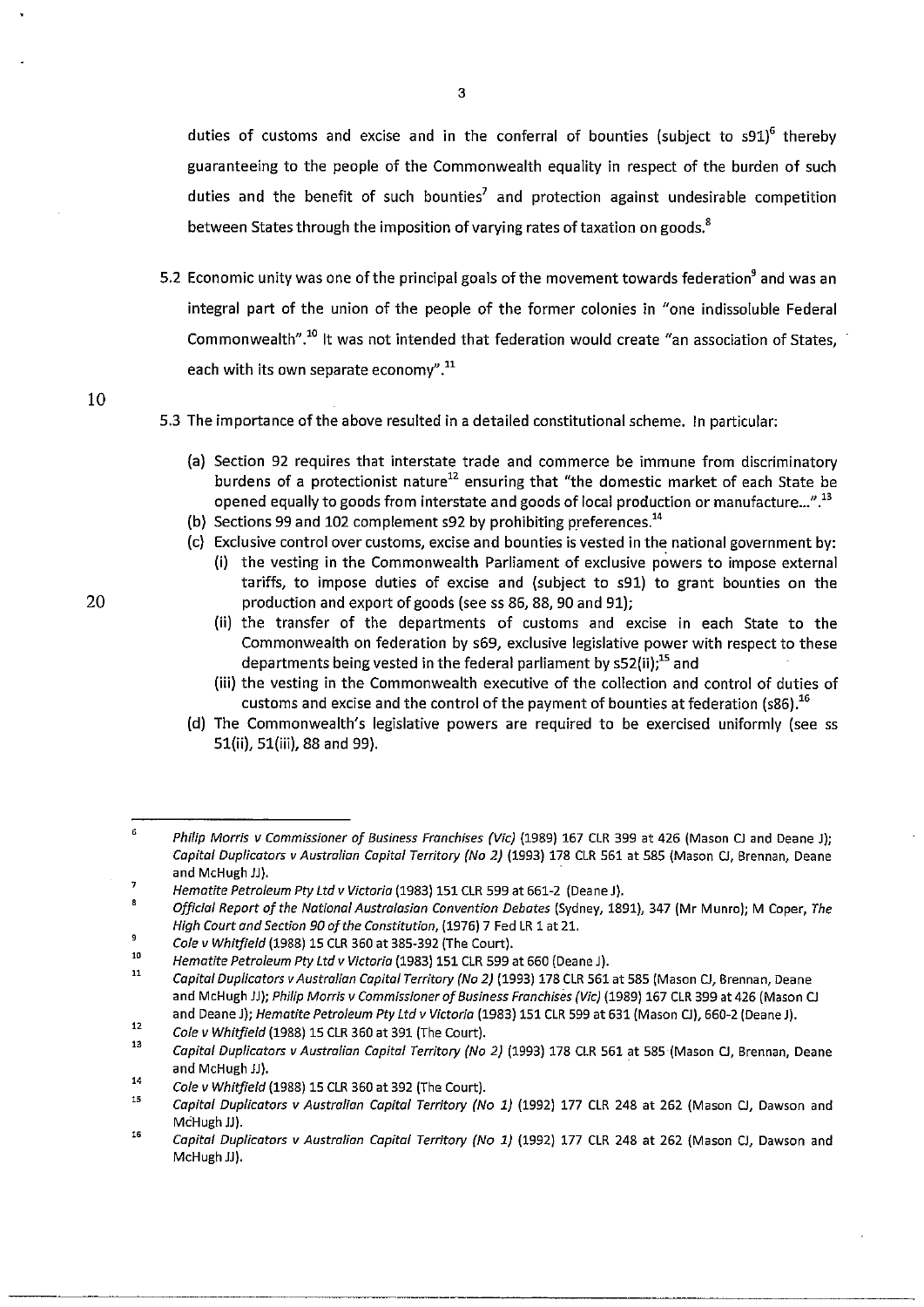5.4 Hence in *Bet/air* it was observed that this scheme, largely contained in Ch IV, implemented a

broader scheme of political economy.

**[12] Moreover, there have been significant developments in the last 20 years in the Australian legal and economic milieu in which 5 92 operates. The first** of these **concerns an interpretation given to Ch IV** of the **Constitution by this Court in 1997. In Ha v New South Wales the Court recognised both the character of**  State "licence fees" as duties of excise to which s 90 of the Constitution applied and, at a more general **level, the place occupied by both 590 and s 92 in Ch IV of the Constitution. The creation and fostering of national markets would further the plan of the Constitution for the creation of a new federal nation and would be expressive of national unity.** 

**[13] In that vein, Ha decided that the exclusivity of federal power to impose duties of excise is not limited**  to the more modest purpose of protection of the integrity of the tariff policy of the Commonwealth. ...

**[23] The inclusion of Ch IV in the Constitution illustrates the point made by Palgrave in his** *Dictionary of Political Economy* **which was published in London in 1896:** 

*"All known precedents lead us* **to** *associate the idea of commercial federation with that of political federation.* **In the existing federal systems with which we are familiar, such as those of the United States, Germany, Switzerland, Austria-Hungary, and Canada, freedom of internal trade has been the result, even where it has not been the fundamental condition, of political** unity. In *the system which has been proposed for the Australasian colonies one of the chief objects aimed at is the same freedom of internal trade. Free commercial intercourse, indeed, seems one of the most distinctive marks of national unity.* **It appeals directly to the masses, and gives at once a sense of mutual interest and mutual benefit." (emphasis added) (footnotes omitted)17** 

- 5.5 The scheme accepts that the States will raise revenue independent of the Commonwealth, but recognises that differential taxes on goods and differential bonuses on production and export may distort local markets within the Commonwealth and thereby undermine the objective of creating a free trade area.<sup>18</sup> Hence it is to the elimination of such distortions that s90, together with ss 51(ii) and (iii), 86, 88 and 92, is directed in vesting legislative authority to impose taxes on goods and to grant bounties exclusively in federal Parliament to exercise in the national 30 interest, and in requiring that Parliament exercise those powers uniformly.
	- 6. Duties of excise are inland taxes directly related to goods, imposed on a step in their production, manufacture, sale or distribution before they reach the hands of consumers and irrespective of whether the goods are of foreign or domestic origin.<sup>19</sup> The inquiry as to whether or not a particular

20

10

...

<sup>17</sup>  *Betfair Pty Ltd v Western Australia* (2008) 234 CLR 418 at [12J-[12], [23J (Gleeson CJ, Gummow, Kirby, Hayne Crennan and Kiefel JJ).

<sup>18</sup>  *Capital Duplicators v Australian Capital Territory (No* 2) (1993) 178 CLR 561 at 585-7 (Mason 0, Brennan, Deane and McHugh JJ)

<sup>19</sup>  *Ha v New South Wales* (1997) 189 CLR 465 at 499 (Brennan 0, McHugh, Gummow and Kirby JJ); *Bolton v Madsen*  (1963) 110 CLR 26 at 271 (The Court); *Andersons Pty Ltd v Victoria* (1964) 111 CLR 353 at 373 (Kitto J); *Western Australia v Chamberlain Industries Pty Ltd; Victoria v lAC (Wholesale) Pty Ltd* (1970) 121 CLR 1 at 13 (Barwick 0], 43-44 (Walsh J); *Hemotite Petroleum Pty Ltd v Victoria* (1983) 151 CLR 599 at 615 (Gibbs 0), 628 (Mason J), 644 (Wilson J), 655 (Brennan J), 665-6 (Deane J); *Gosford Meats Pty Ltd v New South Wales* (1985) 155 CLR 368 at 377-8 (Gibbs 0), 383-4 (Mason and Deane JJ), 400-4 (Wilson J), 414-416 (Dawson J); *Philip Morris Ltd v*  Commissioner of Business Franchises (Vic) (1989) 167 CLR 399 at 429-431 (Mason CJ and Deane J), 443-445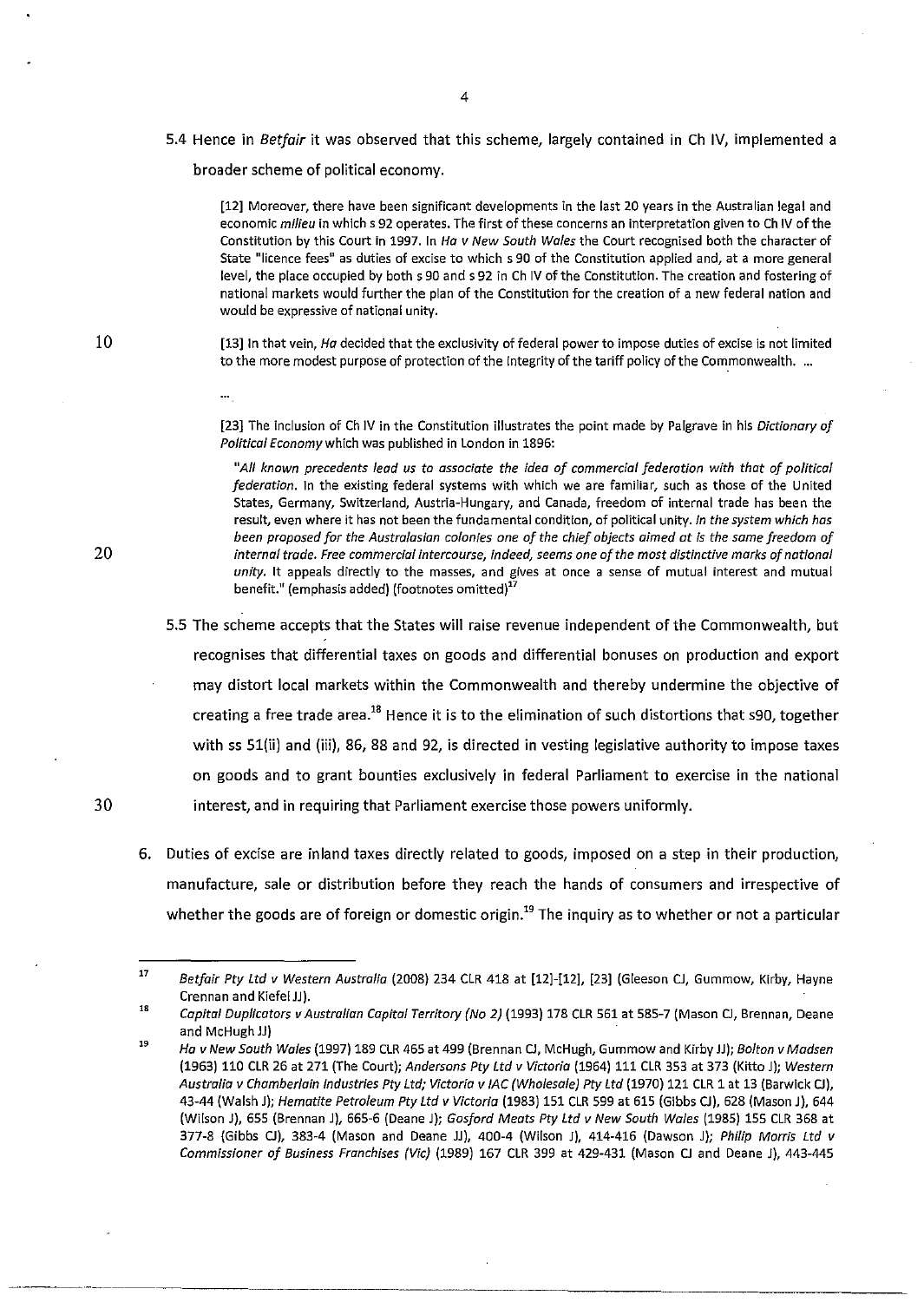impost is an excise duty within the meaning of s90 is, therefore, a question of characterisation. As such the task is one of identifying whether or not the impugned impost bears sufficient relation to the constitutional conception of an excise tax.<sup>20</sup>

- 7. Whether or not a particular impost bears sufficient relation to the constitutional conception of an excise tax involves answering two questions; first, is the impost a tax. Second, is it a tax on goods, imposed on a step in their production, manufacture, sale or distribution. In order that each of these questions be answered an examination of the practical operation of the law pursuant to which the impost is levied must be undertaken to ensure that 'the limitation or restriction is not circumvented  $10$  by mere drafting devices'.<sup>21</sup>
- 

20

30

40

#### 8. As to what is a tax, in Air Caledonie International and Others v The Commonwealth this Court said:

In *Lower Mainland Dairy Products Sales Adjustment Committee v. Crystal Dairy Ltd., the Privy Council* identified three features which sufficed to impart to the levies involved in that case the character of a **"tax!!, Those features were that the levies: were compulsory; were for public purposes; and were**  enforceable by law. In *Matthews v. Chicory Marketing Board (Vict.),* Latham c.J. adopted those three **features as the basis of what has subsequently been recognized in this Court as an acceptable general statement of positive and negative attributes which, if they all be present, will suffice to stamp an exaction of money with the character of a tax: "a compulsory exaction of money** by a **public authority for public purposes, enforceable by law, and ... not a payment for services rendered" (see, e.g., Browns**  *Transport Pty. Ltd. v. Kropp).* More recently this Court has drawn attention to other criteria, namely, that a tax is not by way of penalty and that it is not arbitrary (see *MacCormick v. Federal Commissioner of Taxation; Deputy Federal Commissioner of Taxation v. Truhold Benefit Pty. Ltd.).* 

**There are three comments which should be made in relation to the above general statement of Latham**  *C.l.* **The first is that it should not be seen as providing an exhaustive definition of a tax. Thus, there is no reason in principle why a tax should not take a form other than the exaction of money or why the compulsory exaction of money under statutory powers could not be properly seen as taxation**  notwithstanding that it was by a non·public authority or for purposes which could not properly be described as public. The second is that, in *Logan Downs Pty. Ltd. v. Queensland,* Gibbs J. made explicit what was implicit in the reference by Latham C.J. to "a payment for services rendered", namely, that the services be "rendered to"  $\rightarrow$  or (we would add) at the direction or request of  $\rightarrow$  "the person required" to make the payment. The third is that the negative attribute  $-$  "not a payment for services rendered"  $$ should be seen as intended to be but an example of various special types of exaction which may not be taxes even though the positive attributes mentioned by Latham c.J. are all present. Thus, a charge for the **acquisition or use of property, a fee for a privilege and a fine or penalty imposed for criminal conduct or**  breach of statutory obligation are other examples of special types of exactions of money which are unlikely to be properly characterized as a tax notwithstanding that they exhibit those positive attributes. On the other hand, a compulsory and enforceable exaction of money by a public authority for public purposes will not necessarily be precluded from being properly seen as a tax merely because it is described as a "fee for services". If the person required to pay the exaction is given no choice about **whether or not he acquires the services and the amount of the exaction has no discernible relationship** 

(Brennan J) and 488-9 (McHugh J); *Capital Duplicators Pty Ltd v Australian Capitol Territory [No* 2J (1993) 178 CLR 561 at 584-591 (Mason CJ, Brennan, Deane and McHugh JJ).

20 In this regard South Australia does not disagree with the Appellant's WAC submissions at [36]·[41].

21 *Ha v New South Wales* (1997) 189 CLR 465 at 498 (Brennan CJ, McHugh, Gummow and Kirby JJ).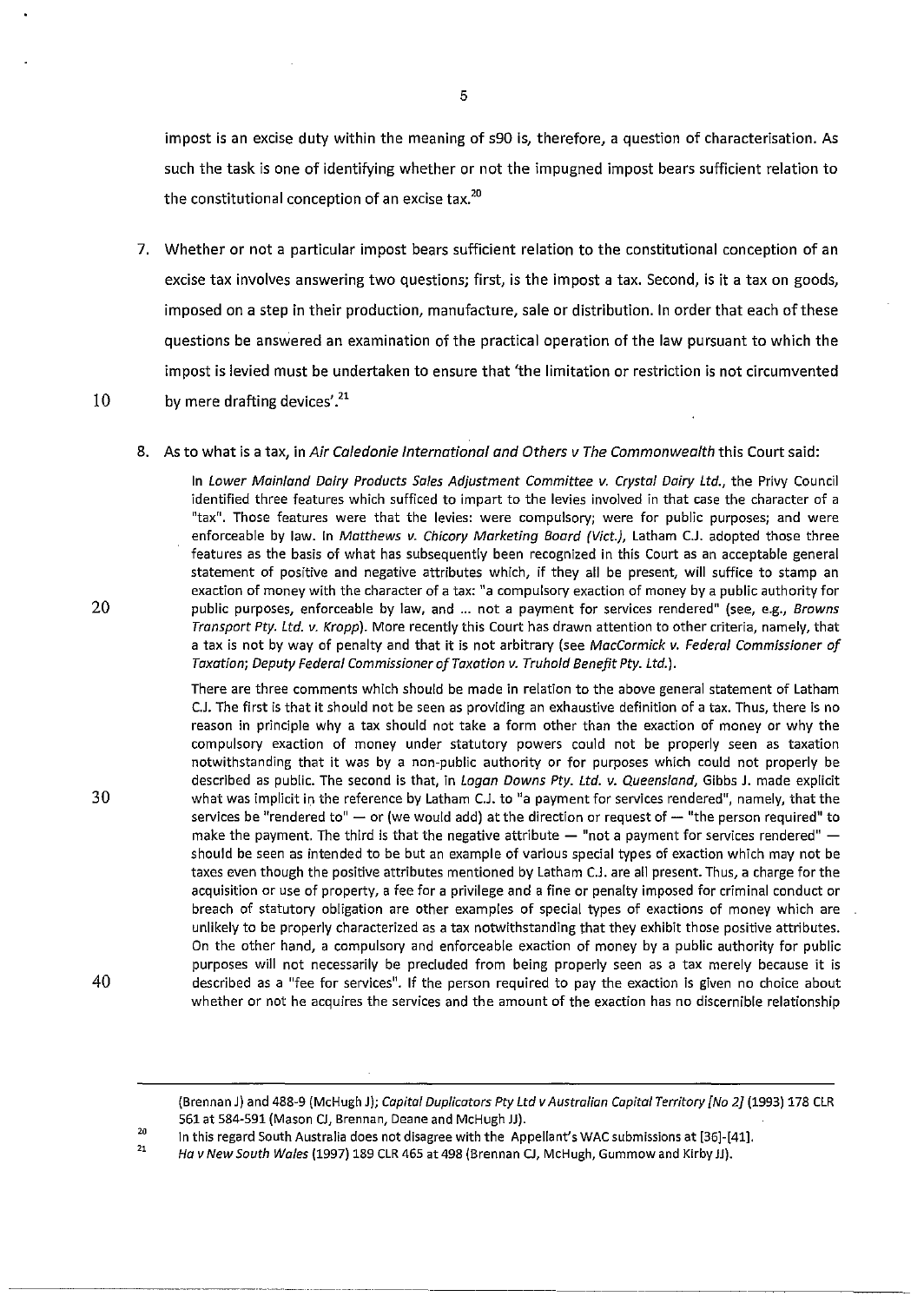**with the value of what is acquired, the circumstances may be such that the exaction is, at least to the**  extent that it exceeds that value, properly to be seen as a tax.<sup>22</sup> (footnotes omitted)

9. The Appellant places significance on the revenue raising capacity of the WAC and the UNFT, although it does not say that this factor is decisive.<sup>23</sup> As Gleeson CJ and Kirby J observed in Airservices Australia v Canadian Airlines:

[91) Not all taxation has as its primary purpose the raising of revenue; and some forms of taxation are **notoriously inefficient means to that end. An objective of raising revenue is** *not.* **therefore, a universal determinant. Even so, the presence or absence of such an objective will often be significant.<sup>24</sup>**

10

Further, revenue may be raised by methods other than taxation (e.g. fines imposed for breaches of regulatory offences, payment for services, the conferral of a privilege, or for other rights).<sup>25</sup>

10. Consistent with the protection afforded by s90 extending to the practical effect of a State impost, in determining whether or not an impost is a tax it is relevant to assess the relationship between the value of the benefit provided and the amount of the fee. Clearly wherever the fee exceeds the value of the benefit (whether it be goods or services) the inference that the impost is a tax strengthens. As McHugh J said in Airservices Australia v Canadian Airlines the 'presence of a discernible relationship negatives the inference that the charge was imposed for a revenue raising

20 purpose'.<sup>26</sup> But of relevance to this case is the further observation made by McHugh J:

**[312] ... But, as the evidence in this case discloses, where a natural monopoly exists, whether in the public or**  private sector, there are difficulties associated with levying a price which exhibits a discernible relationship to **the value** of the **service provided to a particular user on a particular occasion. Where services are provided by a**  public authority with a natural monopoly and where the statutory context and the surrounding circumstances **otherwise fail to indicate a revenue-making purpose for a charge, the lack of a discernible relationship between the value of a particular service received on a particular occasion and the amount·of the charge for that service does not necessarily indicate that the charge has the character of a tax.<sup>v</sup>**

- 11. If an impost is a tax it will be held to be an excise duty if it is upon, or in respect of, or in relation
- $30$  to, $^{28}$  goods<sup>29</sup> in that it is imposed on a step in their production, manufacture, sale or distribution before they reach the hands of consumers and irrespective of whether the goods are of foreign or domestic origin. When this relationship exists is 'a vexed question'.<sup>30</sup>

 $22$ *Air Caledonie International and Others v The Commonwealth* (1988) 165 CLR 462 at 466-7 (The Court)

<sup>23</sup>  Appellant's WAC Submissions at [52]; UNFT Submissions at [38].

<sup>24</sup> *Airserviees Australia v Canadian Airlines* (1999) 202 CLR 133 at [91] (Gleeson CJ and Kirby J).

<sup>2</sup>S In this regard South Australia adopts the submissions of the First Respondent; WAC Submissions [53]-[54]; UNFT Submissions [32].

<sup>26</sup>  *Airserviees Australia v Canadian Airlines* (1999) 202 CLR 133 at [311] (MeHugh J).

<sup>27</sup>  *Airserviees Australia v Canadian Airlines* (1999) 202 CLR 133.

<sup>2</sup>S *Browns Transport Pty Ltd v Kropp* (1958) 100 CLR 117 at 129 (The Court); *Mutual Pools* & *StaffPty Ltd v Federal Commissioner of Taxation* (1992) 173 CLR 450 at 467 (Dawson, Toohey and Gaudron JJ).

<sup>29</sup>  And commodities; Mutual Pools & Staff Pty Ltd v Federal Commissioner of Taxation (1992) 173 CLR 450 at 454 (Mason CJ, Brennan and McHugh JJ).

<sup>30</sup> *Mutual Pools & Staff Pty Ltd v Federal Commissioner of Taxation (1992) 173 CLR 450 at 467 (Dawson, Toohey and* Gaudron JJ).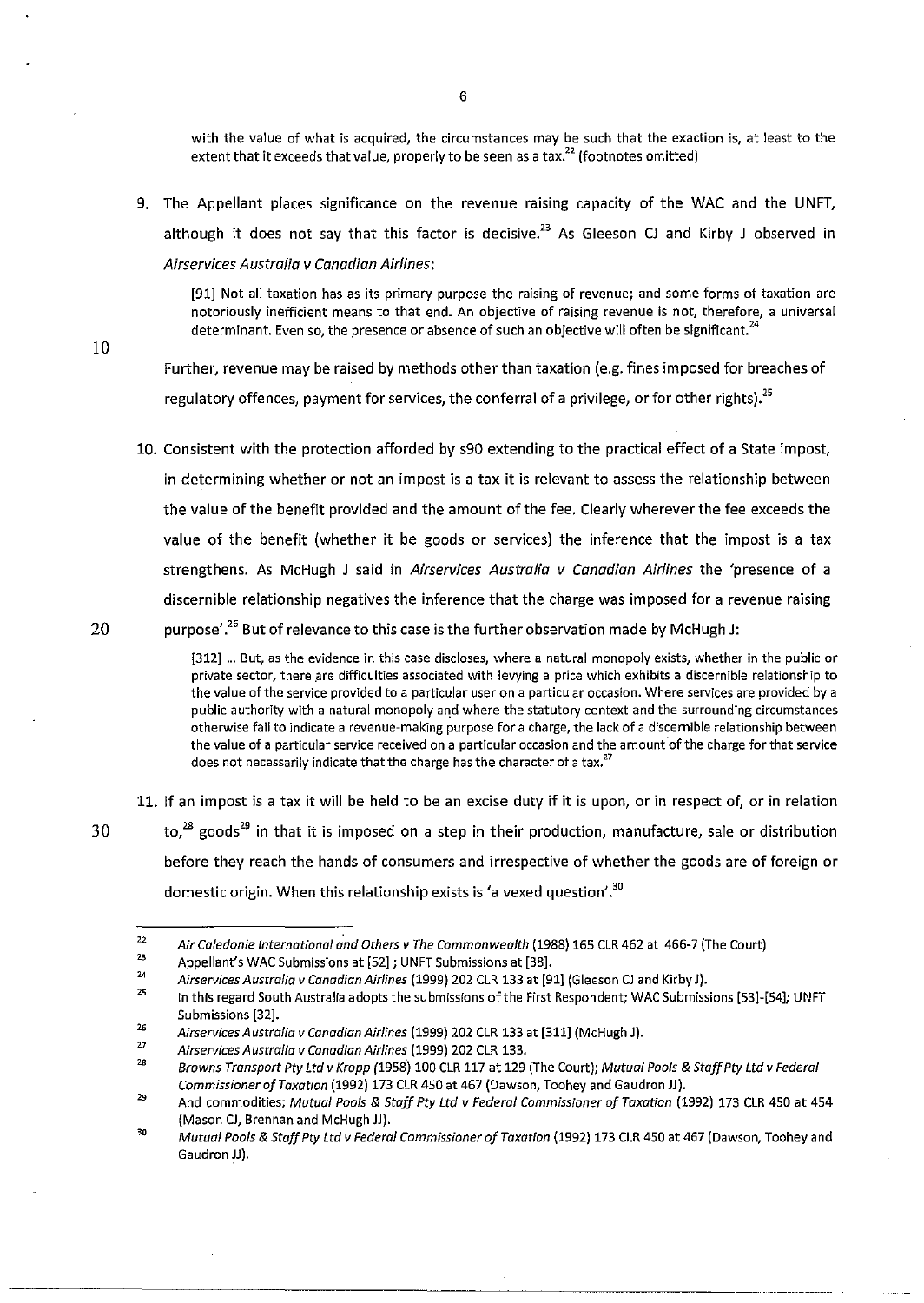12. It is not enough that an impost enters the price of a good.<sup>31</sup> There are many taxes that have this consequence that are not excises, such as land tax and payroll tax. As Dixon J noted in Matthews v Chicory Marketing Board (Vie), it may be difficult to say where a licence fee or duty ceases to be a tax imposed upon the person expected to bear the burden and becomes an element incorporated in the price of every article such that it is a tax upon goods.<sup>32</sup> That the price is passed on may be an indicator, but no more.<sup>33</sup>

**It is the nature and general tendency of the tax and not its incidence in particular or special cases which must determine its classification and validity.34** 

13. The calculation of a tax by reference to the quantity or value of a good or commodity produced, manufactured, distributed or sold may in a given case be indicative of the character of the tax as being an excise.<sup>35</sup> It is not, however, an 'exhaustive nor an universal criterion'.<sup>36</sup> In this regard a natural relationship is sufficient.<sup>37</sup>

> **The natural or practical relations between manufacture or production and activities or conditions chosen as the tests or standards of liability to taxation depend, not upon logical definitions, but upon**  the actual course of industrial organisation and technique and of the productive arts.<sup>38</sup>

14. Clearly the search is for factors indicative of a sufficient connexion between the tax and the 20 production, manufacture, distribution or sale of goods or commodities such that its nature and general tendency permit it to be properly characterised as a tax upon, or in relation to, or in respect of the production, manufacture, distribution or sale of goods or commodities.<sup>39</sup>

 $\overline{31}$ Hematite Petroleum Pty Ltd v Victoria (1983) 151 CLR 599 at 617 (Gibbs CJ).

<sup>32</sup> Matthews v Chicory Marketing Board (Vic) (1938) 60 CLR 263 at 301 (Dixon J).

<sup>33</sup> Anderson's Pty Ltd v Victoria (1964) 111 CLR 353 at 365 (Barwick CJ).

<sup>34</sup>  City of Halifax v Fairbanks' Estate [1928) AC 117 at 126 (Lord Cave) as quoted with approval in Matthews v Chicory Marketing Board (Vic) (1938) 60 CLR 263 at 301 (Dixon J) and in Philip Morris Ltd v Commissioner for Business Franchises (1989) 167 CLR 399 at 436 (Mason CJ and Deane J).

<sup>35</sup> Motthews v Chicory Marketing Board (Vic) (1938) 60 CLR 263 at 303 (Dixon J); Logan Downs Pty Ltd v Queensland (1977) 137 CLR 59 at 77 (Mason CJ).

<sup>36</sup> Hematite Petroleum Pty Ltd v Victoria (1983) 151 CLR 599 at 657 (Brennan J).

<sup>37</sup>  **An arithmetic relationship is not required;** *Hematite Petroleum Pty Ltd v Victoria* **(1983) 151 ClR 599 at 630**  (Mason J), 668 (Dea ne J).

<sup>38</sup> Matthews v Chicory Marketing Board (Vic) (1938) 60 CLR 263 at 303 (Dixon J); see also 304 (Dixon J).

<sup>39</sup>  Capital Duplicators Pty Ltd v Australian Capital Territory [No 2J (1993) 178 CLR 561 at 583 (Mason CJ, Brennan, Deane and McHugh JJ); Anderson's Pty Ltd v Victoria (1964) 111 CLR 353 at 365 (Barwick CJ). In this regard South **Australia adopts the submissions ofthe First Respondent; UNFT Submissions at [35}-[38].**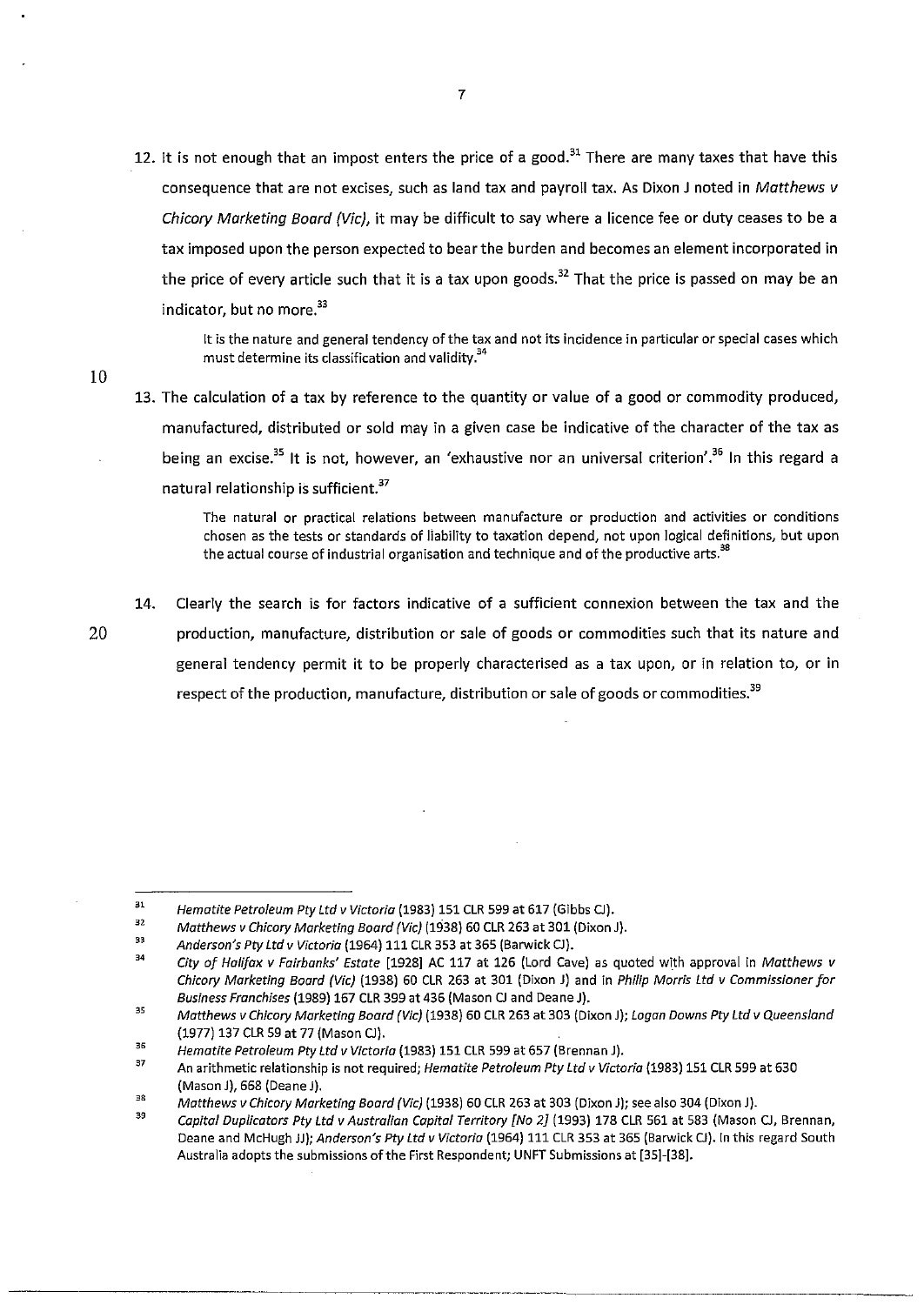- ii. The Water Abstraction Charge in the context of the national framework for the efficient and sustainable reform of the Australian Water Industry
- 15. In February 1994 the Council of Australian Governments (COAG) agreed to the implementation of a strategic framework for the 'efficient and sustainable reform of the Australian water industry'.<sup>40</sup> That framework included the adoption of consumption based pricing and full cost recovery. The intention was that true cost would then be factored into decisions made by consumers where previously those decisions were distorted by supply at less than cost resulting in demand being inflated and efficiency discouraged. With respect to urban water services COAG agreed, inter alia:-
- 10
- i. to the adoption by no later than 1998 of charging arrangements for water services comprising an access or connection component together with an additional component or components to reflect usage where this is cost-effective, and
- ii. that supplying organisations, where they are publicly owned, aim to earn a real rate of return on the written-down replacement cost of their assets, commensurate with the equity arrangements of their public ownership.<sup>41</sup>
- 16. In September 1998 the Minister provided the ACT Independent Pricing and Regulatory Commission
- 20 with an industry referral that amongst other things sought advice ...

**... on the approach to establishing an appropriate water abstraction charge that reflects sound economic and environmental principles as well as providing advice on structure and level of charges that would**  apply if that approach were applied.<sup>42</sup>

In reporting the Commission noted:

Such a charge [a water abstraction charge] is consistent with COAG requirements and the ARMCANZ **guidelines. These require that utilities charge the full economic cost including cost of externalities. 'Externalities' in principles 5 and 7 of the guidelines means environmental and natural resource management costs attributable to and incurred by the water business. Ernst and Young states that water businesses should include externalities in determining full economic cost only when there is an existing charge or levy, such as a resource management charge or an environmental levy.** 

The statement of regulatory intent states that:

[The] charge will be identified as a component of the fee for ACTEW's licence to take water proposed **in the Water Resources Bill and will flow through into water use accounts. In this way, and on the basis of current consumption levels, the incentive for efficient use of water could be increased without an overall increase in charges.** 

40 **In an ideal situation, water charges would include all costs, including the environmental costs, of resource**  use. As these (external) costs are not charged for, consumption of the relevant resource is higher than it **would otherwise be. Failure to include these costs means that consumption and investment decisions are** 

<sup>40</sup>  41 **Council of Australian Governments, Hobart, 25 February 1994, Communique; Attachment A: Water Resource Policy.** 

**Council of Australian Governments, Hobart, 25 February 1994, Communique; Attachment A: Water Resource**  Policy, §3(b).

<sup>42</sup>  Queanbeyan City Council v ACTEW [2009] FCA 943; (2009) 178 FCR at [25] (Buchanan J). See also, Independent **Pricing and Regulatory Commission,** *ACTEW's* **ElectriCity,** *Water* **&** *Sewerage Charges for 1999/2000* **to**  *2003/2004,* May 1999.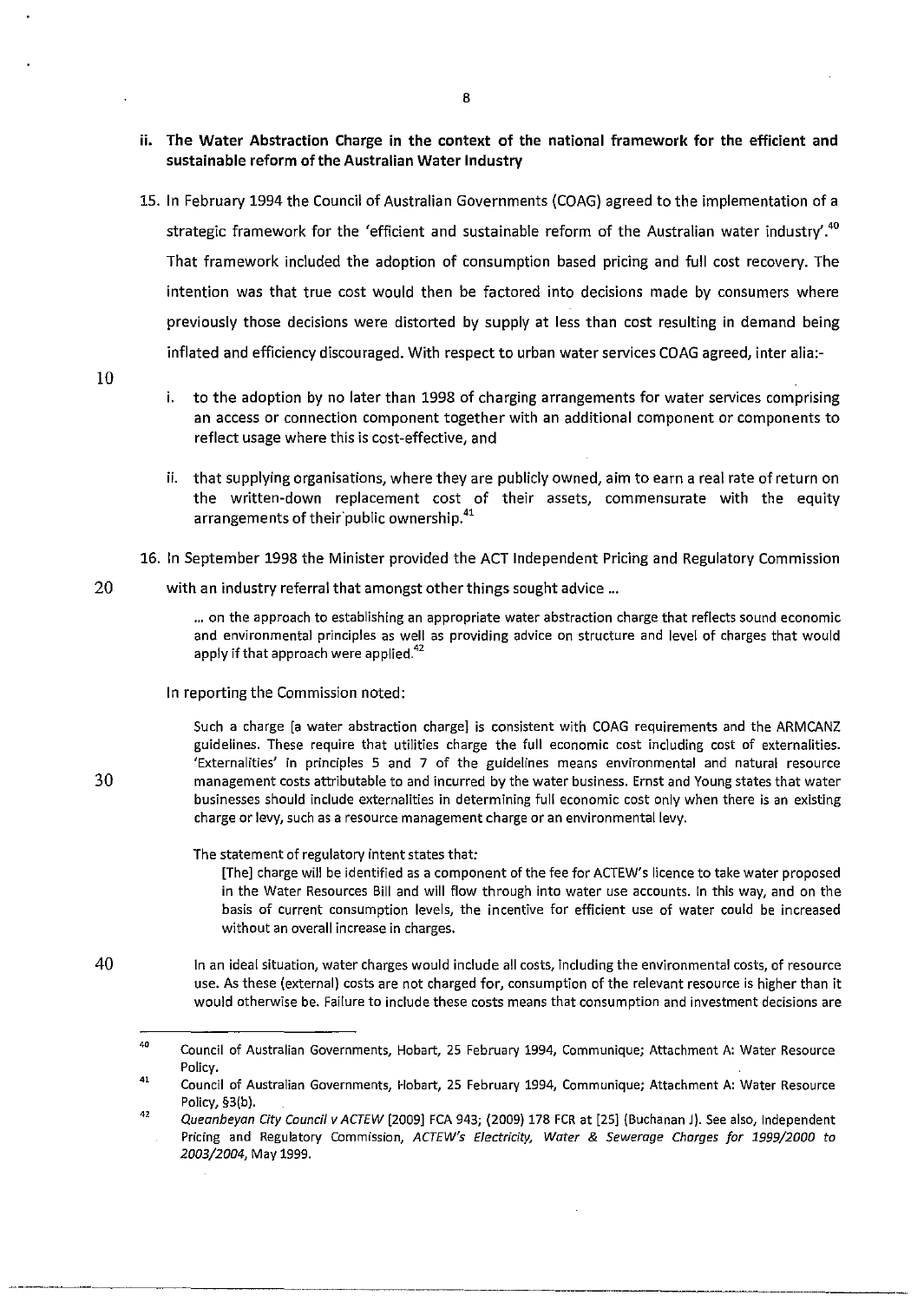**made without considering the full economic costs of using resources. If environmental costs were included, customers' decisions could be made with an appreciation of the economic and environmental considerations** of their **consumption of water.43 (footnotes omitted)** 

17. Since June 2001 ACTEW, a statutory corporation owned by the ACT and created under the Territory-Owned Corporations Act 1990 (ACT), has held licences to take water pursuant to either the Water Resources Act 2007 (ACT) or its predecessor, the Water Resources Act 1998 (ACT), for purposes including urban water supply.<sup>44</sup> The licences have been subject to conditions which, since 1 January 2000, included the payment of a water abstraction charge<sup>45</sup> levied 'to reflect the full cost of water

 $10$  supply and to encourage Canberrans to conserve one of our most precious resources'.<sup>46</sup>

- 18. The ACTEW has and continues to supply the Appellant with potable water pursuant to agreement.<sup>47</sup> The terms of those agreements have included the passing on of the cost of the water abstraction charge by the ACTEW to the Appellant.<sup>48</sup>
- 19. Consistent with the advice of the Independent Pricing and Regulatory Commission the water abstraction charge was set at 10c/kl and imposed as of 1 January 2000.<sup>49</sup>
- 20. In August 2003 COAG agreed to develop a National Water Initiative to build on achievements of the

20 1994 COAG strategic framework. Amongst other things the intention was to increase the productivity and efficiency of water usage. A key objective of the NWI was the establishment of best practice water pricing involving the principles of user pays and full cost recovery and including, where appropriate, the cost of delivery, planning and environmental impact.<sup>50</sup>

<sup>43</sup> independent Pricing and Reguiatory Commission, ACTEW's Electricity, Water & Sewerage Charges for 1999/2000 to 2003/2004, May 1999 at 59. See aiso, Queanbeyan City Council v ACTEW [2009] FCA 943; (2009) 178 FCR at [25]·[26] (Buchanan J).

<sup>44</sup>  Queanbeyan City Council v ACTEW [2009] FCA 943; (2009) 178 FCR at [12] (Buchanan J). To take water without a licence amounts to an offence; 533(1) Water Resources Act 1998 (ACT); 528 Water Resources Act 2007 (ACT). A licence to take water may be granted by the Minister; s35 Water Resources Act 1998 (ACT); s30 Water Resources Act 2007 (ACT).

<sup>45</sup>  Queanbeyan City Council v ACTEW [2009] FCA 943; (2009) 178 FCR at [7] (Buchanan J). The power to charge a fee is to be found in 578 Water Resources Act, 1998 (ACT); 5107 Water Resources Act; 2007 (ACT).

<sup>45</sup>  ACT Budget Speech, 4 May 1999, MsCarnell MLA as quoted in Queanbeyon City Council v ACTEW [2009] FCA 943; (2009) 178 FCR at [30] (Buchanan J).

<sup>47</sup>  Queanbeyan City Council v ACTEW [2009] FCA 943; (2009) 178 FCR at [13] (Buchanan J).

<sup>48</sup>  Queanbeyan City Council v ACTEW [2009] FCA 943; (2009) 178 FCR at [15] (Buchanan J). This was required by a **price direction issued by the Independent Pricing and Regulatory Commission on 28 February 2000; Queanbeyan**  City Council v ACTEW [2009] FCA 943; (2009) 178 FCR at [31] (Buchanan J). See aiso, Independent Competition and Regulatory Commission Act 1997 (ACT), Part 4.

<sup>49</sup>  Queanbeyan City Council v ACTEW [2009) FCA 943; (2009) 178 FCR at [7], [27]-[31] (Buchanan J).

<sup>50</sup>  **Council of Australian Governments, 29 August 1994, Communique.**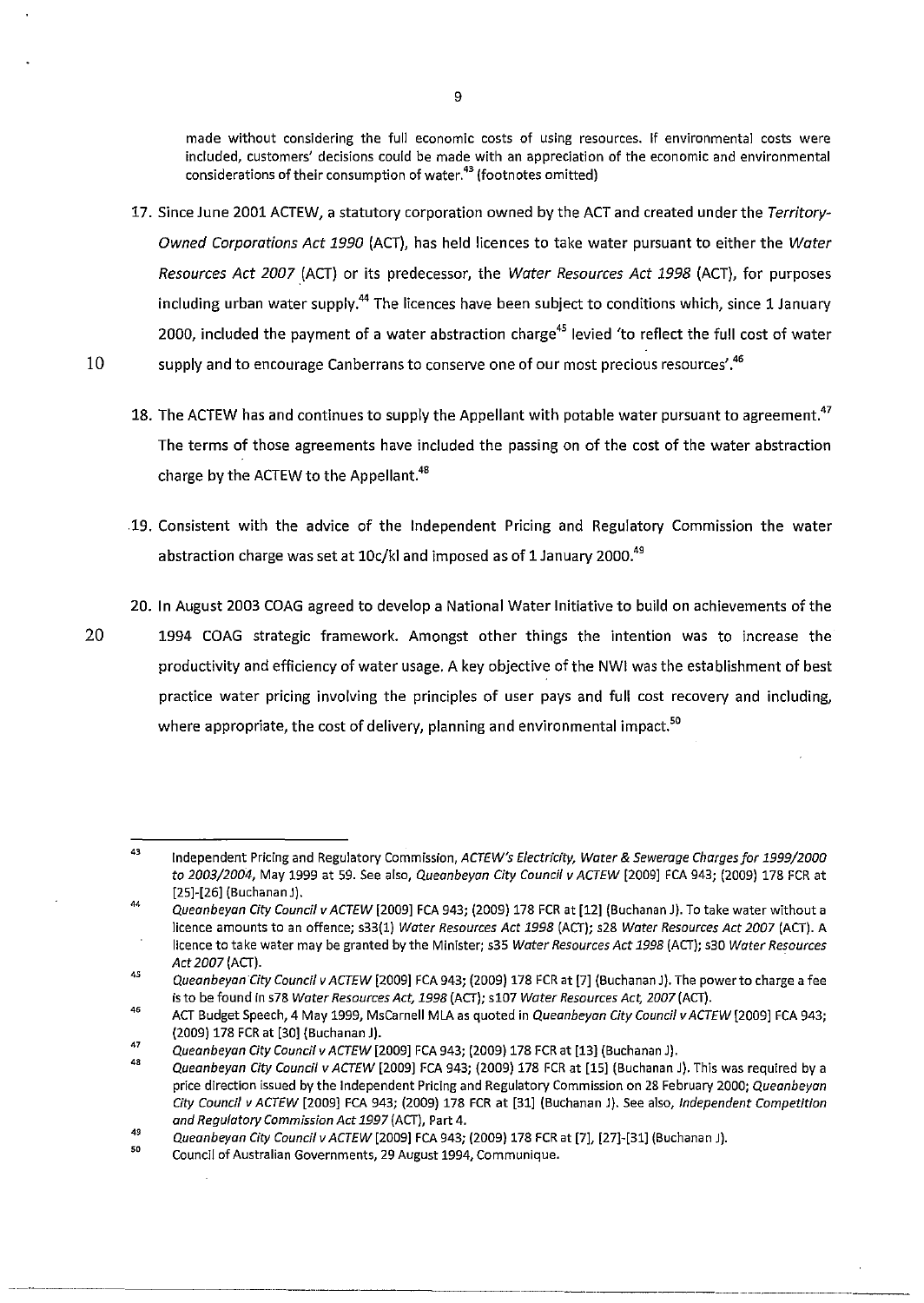- 21. The water abstraction charge was increased to 20c/kl as of 1 January 2004 and 2sc/kl in  $2005/2006$ .<sup>51</sup> These increases were levied after the Independent Competition and Regulatory Commission reviewed the methodology involved in calculating the charge.<sup>52</sup> The Commission identified three possible costs not covered by the regulatory arrangements applying to ACTEW catchment management costs (water supply costs), environmental costs associated with consumptive water use and the scarcity value of water (flow costs).<sup>53</sup> It was observed that the inclusion of these costs in the calculation of the water abstraction charge was consistent with COAG's agreement of August 2004.<sup>54</sup> Passing on the full cost of water supply sent a signal to consumers as to the true cost which would then encourage efficient usage and investment in water 10 saving.<sup>55</sup> It was recommended that from 1 January 2004 the Water Abstraction Charge could be 20c/kl.<sup>56</sup> The Commission also made observations as to the role of pricing in controlling demand.<sup>57</sup>
	- 22. The water abstraction charge was subsequently increased to 25c/kl from 1 July 2005.<sup>58</sup>
- 23. In June 2004 COAG took the opportunity to complement and extend the 1994 strategic framework for the efficient and sustainable reform of the Australian water industry through the Intergovernmental Agreement on a National Water Initiative (the NWI). Amongst other things it was agreed to implement water pricing and institutional arrangements which promote economically efficient and sustainable use of water resources, water infrastructure assets and government 20 resources devoted to the management of water.<sup>59</sup> As to pricing it was further agreed that, in accordance with National Competition Policy, the States and Territories would bring into effect pricing policies for water storage and delivery in rural and urban systems that facilitate efficient water use and trade in water entitlements, including through the use of consumption based pricing and full cost recovery for water services to ensure business viability and avoid monopoly rents,

<sup>51</sup>  Queanbeyan City Council v ACTEW [2009J FCA 943; [2009) 178 FCR 510 at [33J [Suchanan J).

<sup>52</sup>  Queonbeyon City Council v ACTEW [2009J FCA 943; (2009) 178 FCR 510 at [34J (Suchanan J).

<sup>53</sup>  **Independent Competition and Regulatory Commission, Final Report, Water Abstraction Charge, (October 2003)**  at [2.1J.

<sup>54</sup>  **Independent Competition and Regulatory Commission, Final Report, Water Abstraction Charge, (October 2003)**  at [2.1]. See also, the ACT 2003-4 Budget Papers as quoted by Buchanan J, Queanbeyan City Council v ACTEW [2009J FCA 943; (2009) 178 FCR at (33J.

<sup>55</sup>  **Independent Competition and 'Regulatory Commission, Final Report, Water Abstraction Charge, (October 2003)**  at{l.lJ.

<sup>56</sup>  **Independent Competition and Regulatory Commission, Final Report, Water Abstraction Charge, (October 2003)**  [3.1.3]; Ch 7 Recommendations; Queanbeyan City Council v ACTEW [2009] FCA 943; (2009) 178 FCR 510 at [37] (Suchanan J).

<sup>57</sup>  **Independent Competition and Regulatory Commission, Final Report, Water Abstraction Charge, (October 2003)**  Ch 4.

<sup>58</sup>  Queanbeyon City Council v ACTEW [2009J FCA 943; (2009) 178 FCR 510 at [39J-[40J (Suchanan J).

<sup>59</sup>  **Intergovernmental Agreement on a National Water Initiative, 25 June 2004; §64.**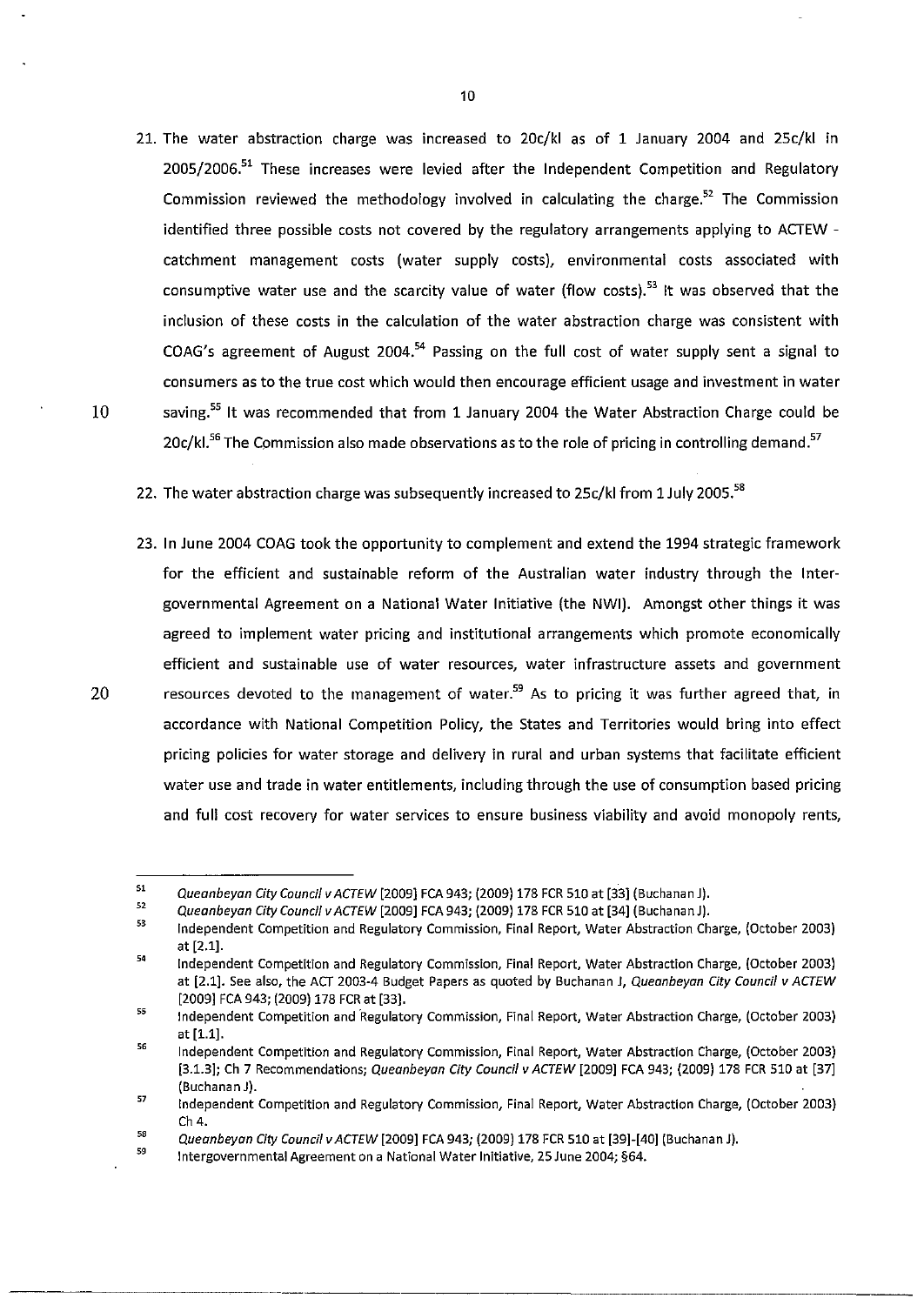including recovery of environmental externalities, where feasible and practical.<sup>60</sup> Specifically this required the States and Territories to move towards 'upper bound pricing' by 2008.<sup>61</sup>

- 24. From 1 July 2006 the water abstraction charge was increased to 55c/kl. The increase was intended to provide the Government with a return on a valuable resource<sup>62</sup> in addition to assisting with managing demand.<sup>63</sup> The Chief Minister described the increase in terms of a charge reflecting the true economic value of water, reflecting scarcity and contributing to a sustainable approach to consumption.<sup>64</sup> In July 2008 the Independent Competition and Regulatory Commission made similar observations.<sup>65</sup>
- 10

### iii. The Water Abstraction Charge is **not** a tax

- 25. A consideration of the national framework for the reform of the Australian Water Industry makes clear that market forces were considered an important means by which the twin objectives of improving efficiency and sustainability were to be achieved.<sup>66</sup> Consequently, if water was not a commodity it has now become one. In its natural state it is *publici juris,67* but once taken it becomes property. As such Buchanan J was correct, with respect, in accepting that potable water was a good or commodity to which s90 could apply.<sup>68</sup>
- 20 26. That framework should also be understood against the background of the approach which commenced pre-federation to control the use of water.<sup>69</sup> As French CJ, Gummow and Crennan JJ observed in *ICM Agriculture v The Commonwealth:*

[50] Water is a finite and fluctuating natural resource. Both within Australia and internationally, the need **for sustainable and efficient management of water resources has attracted a good deal of attention. Questions of the ownership and the need for the conservation of water resources were serious legal** 

<sup>60</sup>  **Intergovernmental Agreement on a National Water Initiative, 25 June 2004; §65.** 

<sup>51</sup>  **Intergovernmental Agreement on a National Water Initiative, 25 June 2004; §66(i), Upper bound pricing is defined in the NWI as 'the level at which, to avoid monopoly rents, a water business should not recover more than the operational, maintenance and administrative costs, externalities, taxes or tax equivalent regimes, provision for the cost of asset consumption and cost of capital, the latter being calculated using a weighted average cost of capital'.** 

<sup>62</sup>  **Consistent with the NWI a return on capital would reflect the opportunity cost of the usage; National Water Commission 2009,** *Australia Water Reform 2009: Second Biennial Assessment of Progress in Implementation of*  the NWI, NWC Canberra, at Ch 8, [8.3.1.1].

<sup>63</sup> Queanbeyan City Cauncil v ACTEW [2009] FCA 943; (2009) 178 FCR 510 at [41]-[44] (Buchanan J).

<sup>64</sup>  Queanbeyan City Council v ACTEW [2009] FCA 943; (2009) 178 FCR 510 at [44] (Buchanan J).

<sup>65</sup>  **Independent Competition and Regulatory Commission,** *Water and Wastewater Price Review: Final Report and*  Price Determinotion (April 2008) at 54-5.

<sup>55</sup>  **National Water Commission,** *Australian Water Reform 2009: Second biennial assessment of progress in implementation of the National Water Initiative,* **NWC, Canberra, at 169-170, 249.** 

<sup>67</sup>  ICM Agriculture v The Commonweolth (2009) 240 ClR 140 at [55] (French CJ, Gummow and Crennan JJ), [109] (Hayne, Kiefel and Bell JJ).

<sup>68</sup> Queonbeyan City Council v ACTEW Corporation Ltd [2009] FCA 943; (2009) 178 FCR 510 at [162] (Buchanan J).

<sup>69</sup>  As discussed in ICM Agriculture v The Commonwealth (2009) 240 CLR 140.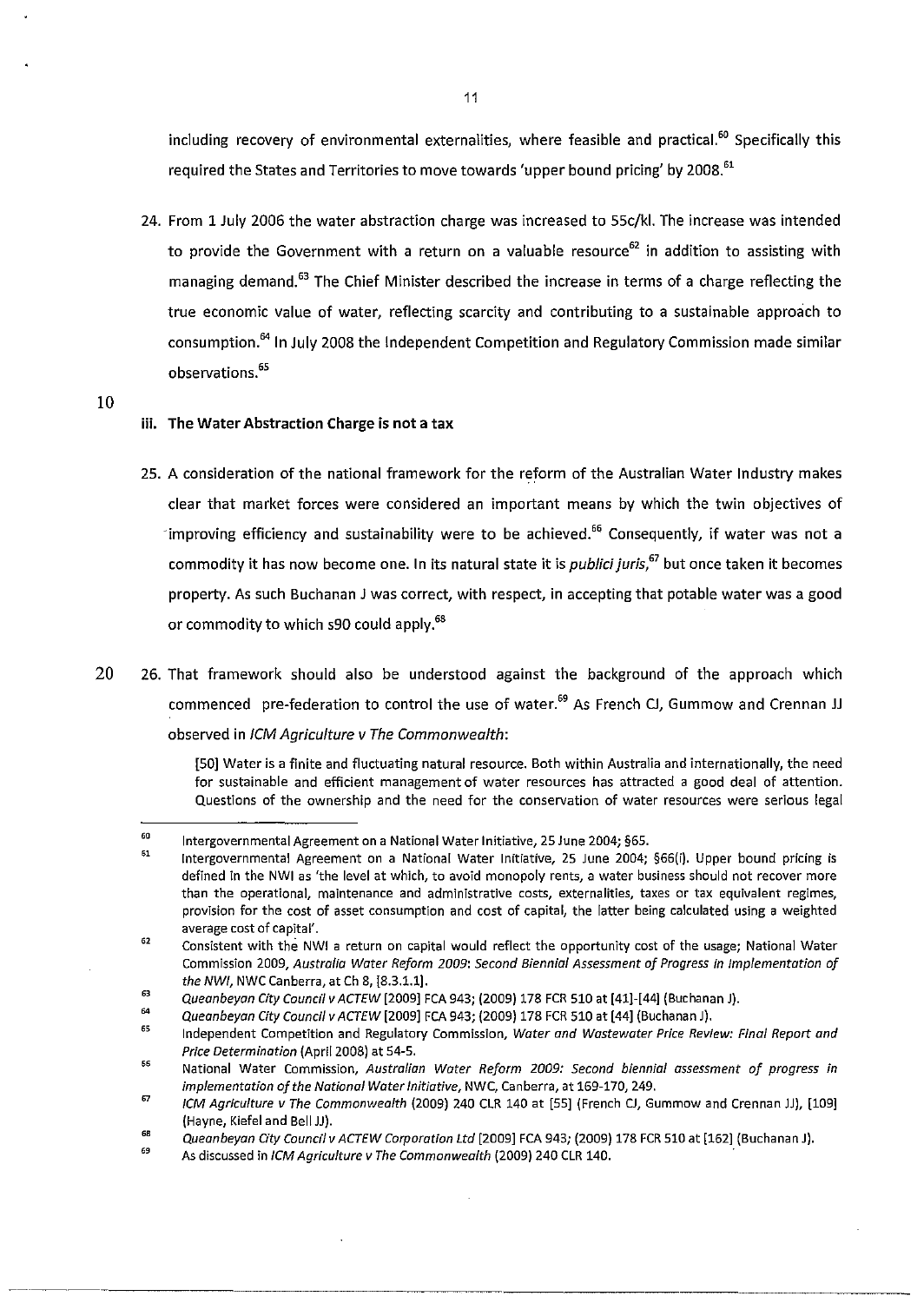**issues in Australia even prior to Federation. The first statutes significantly regulating water resources were**  passed by New South Wales and Victoria during the 18805 and 18905. Since that time, the regulation of **water has developed as understanding of the resource has progressed, and the need for irrigation has**  intensified.70 (footnotes omitted)

- 27. The national framework and the history of water regulation in Australia form part of the context in which the Water Resources Act 1998 (ACT) and the Water Resources Act 2007 (ACT) and action taken under those Acts by the ACT Executive is to be considered.<sup>71</sup>
- 10 28. As stated the rights to the use, flow and control of all water in the ACT are, relevantly, vested in the ACT.<sup>72</sup> Any common law usufructuary right is abrogated.<sup>73</sup> It is replaced by a system whereby water may be taken by those possessing a licence to do so.<sup>74</sup> This is the common means in Australia by which governments are able to manage a scarce natural resource.<sup>75</sup> Thus, like the control exercised by Tasmania over the abalone fishery in that State, here the right to take water is similarly not a public right, but a statutory right.<sup>76</sup> The basis for the imposition of the water abstraction charge is then virtually on all fours with that of the licence fee for taking abalone.

**Its basis lies in environmental and conservational considerations which require that exploitation, particularly commercial exploitation, of limited public natural resources be carefully monitored and legislatively curtailed if their existence is to be preserved. Under that licensing system, the general public is deprived** of the **right of unfettered exploitation of the Tasmanian abalone fisheries.<sup>77</sup>**

29. It follows that the water abstraction charge is then a 'charge for the acquisition of a right akin to property<sup>78</sup> and the 'price exacted by the public, through its laws, for the appropriation of a limited public natural resource to the commercial exploitation of those who<sup>79</sup> obtain a licence to take water.

**In truth, however, it is an entitlement of a new kind created as part of a system for preserving a limited public natural resource in a society which is coming to recognize that, in so far as such resources are**  concerned, to fail to protect may destroy and to preserve the right of everyone to take what he or she will may eventually deprive that right of all content.<sup>80</sup>

30

20

72 Water Resources Act 1998 (ACT), 513; Water Resaurces Act 2007 (ACT), 57.

<sup>70</sup>  ICM Agriculture vThe Commonwealth (2009) 240 CLR 140 at [50) (French CJ, Gummow and Crennan JJ). See also at [90] (Hayne, Kiefel and Bell JJ).

<sup>71</sup>  In this regard see the First Respondent's additional facts; First Respondent's WAC submissions [5]-[8].

<sup>73</sup>  ICM Agriculture v The Commonwealth (2009) 240 CLR 140 at [54], [72) (French CJ, Gummow and Crennan JJ), [116] (Hayne, Kiefel and Bell JJ).

<sup>74</sup> Water Resaurces Act 1998 (ACT), 5533 and 35; Water Resources Act 2007 (ACT), 5528 and 29.

<sup>7</sup>S ICM Agriculture v The Commonwealth (2009) 240 CLR 140 at [52]-[57] (French CJ, Gummow and Crennan JJ).

<sup>76</sup>  Harper v Minister for Sea Fisheries (1989) 168 CLR 314 at 334-5 (Brennan J).

<sup>77</sup>  Harper v Minister for Sea Fisheries (1989) 168 CLR 314 at 325 (Mason CJ, Deane and Gaudron JJ).

<sup>78</sup> Harper v Minister for Sea Fisheries (1989) 168 CLR 314 at 335 (Brennan J).

<sup>79</sup>  Harper v Minister for Sea Fisheries (1989) 168 CLR 314 at 325 (Mason CJ, Deane and Gaudron JJ).

<sup>80</sup> Harper v Minister for Sea Fisheries (1989) 168 CLR 314 at 325 (Mason CJ, Deane and Gaudron JJ).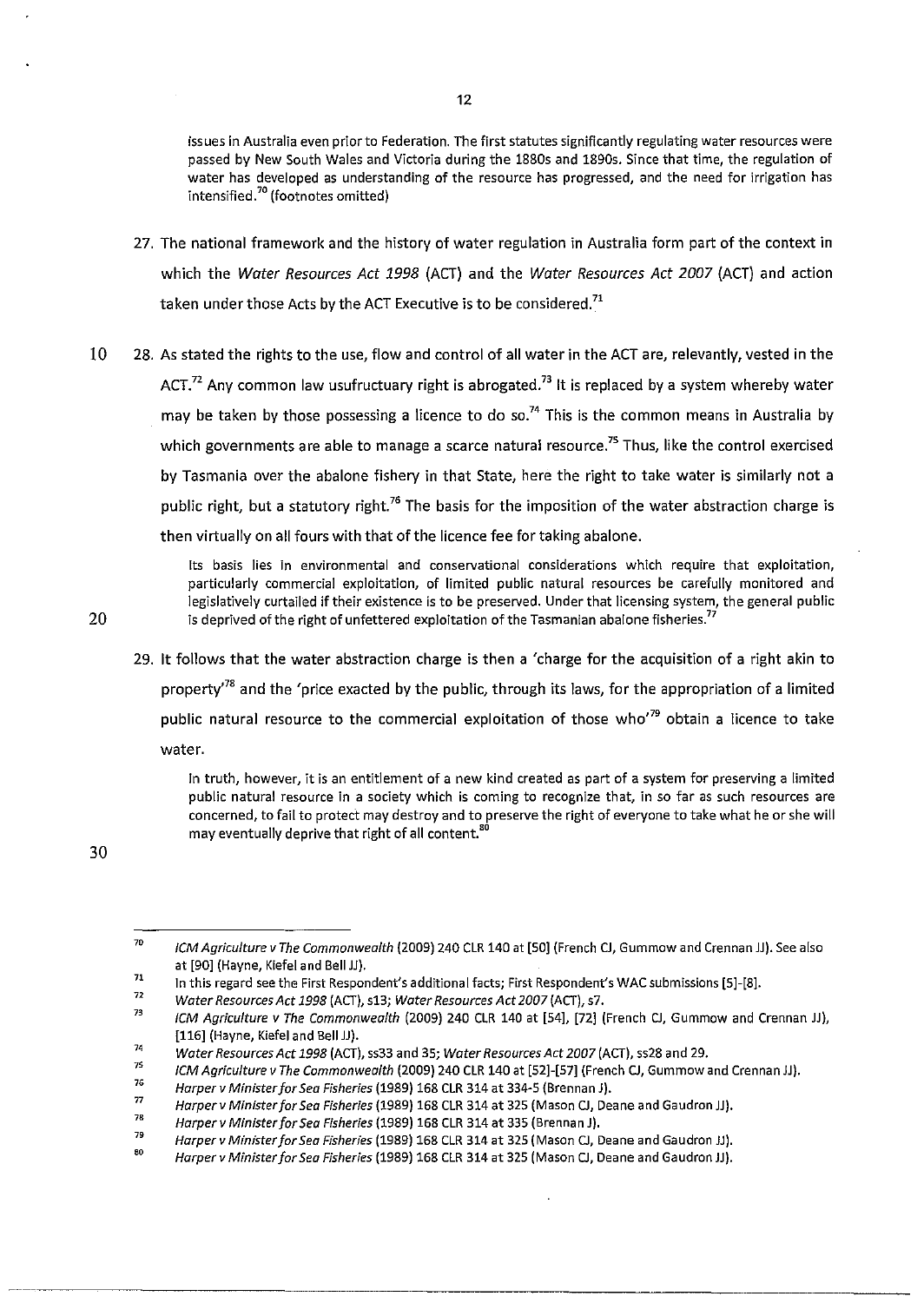- 30. Further, to the extent that this new right is analogous to a *profit a prendre* it is also analogous to a royalty. The water abstraction charge is then consideration paid for permission to exercise a beneficial privilege.<sup>81</sup>
- 31. Accordingly, South Australia submits that, with respect, Keane CJ was correct in his characterisation at  $[81]$ - $[82]$ .  $^{82}$
- 32. The Appellant focuses upon the 2006 increase in the fee and in essence contends that it is of such size that it must contain a component in addition to that which can properly be characterised as the
- 10 quid pro quo for the statutory right to take water. In particular the Appellant contends that:
	- i. the increase on 1 July 2006 from 25c/kl to 55c/kl was for the principal purpose of revenue raising. To the extent that the measure was also imposed as a means of controlling demand it was still revenue raising;<sup>83</sup>
	- ii. a State or Territory cannot levy a charge for the provision of a resource that impacts upon the sales of a commodity beyond the value of that resource. $84$  A State or Territory that enjoys a monopoly in the supply of a resource cannot charge monopoly rents.<sup>85</sup>
- iii. a State or Territory cannot levy a charge for the provision of a resource intended to control demand for that resource as to do so undermines the Commonwealth Parliament's exclusive 20 control over customs, excise and bounties contrary to the conception of economic unity implicit in Ch  $IV; ^{86}$ 
	- iv. the 30c/kl increase on 1 July 2006 bears no discernible relationship to either the value or cost of the water abstracted. As such it cannot be characterised as a fee for the benefit provided. Thus inferentially that component of the 51c/kl charge over and above 25c is for revenue raising **purposes;87**
	- v. an increase in price for the purposes of demand management does not mean that the impost is not a tax. Further, such purpose is suggestive of an excise as it has an impact upon the supply and price of goods contrary to Ch IV of the Constitution.<sup>88</sup>
- 30 33. The Appellant relies upon the comment of Dawson, Toohey and McHugh JJ in *Harper v Minister for Sea Fisheries* to the effect that the character of the charge in that case was in part due to the fact that it was possible to discern a relationship between the amount paid and the value of the privilege conferred.<sup>89</sup> None of the other four justices in that case held that such requirement was necessary.

Bl *Australian Tape Manufacturers Association Ltd v The Commonwealth* (1993) 176 CLR 480 at 497 (Mason CJ, Brennan, Deane and Gaudron JJ), 517-8 (Dawson and Toohey JJ) and 530-1 (McHugh J); *Stanton v Federal Commissioner of Taxation* (1955) 92 CLR 630; *McCauley v Federal Commissioner of Taxation* (1944) 69 CLR 235.

<sup>82</sup>  83 *Australian Capital Territory v Queanbeyan City Council* [2010] FCAFC 124; (2010) 188 FCR 541. In this regard South Australia also adopts the submissions of the First Respondent WAC submissions at [24]-[28].

<sup>84</sup>  Appellant's WAC submissions at [42]-[52].

<sup>85</sup> Appellant's WAC submissions at [59]-[61].

<sup>86</sup> Appellant's WAC submissions at [65]-[74].

<sup>87</sup>  **Appellant's WAC submissions at [62].** 

<sup>88</sup> Appellant's WAC submissions at [75]-[91], [97]-[105].

Appellant's WAC submissions at [92]-[96].

<sup>89</sup>  *Harper v Minister for Sea Fisheries* (1989) 168 CLR 314 at 336 (Dawson, Toohey and McHugh JJ).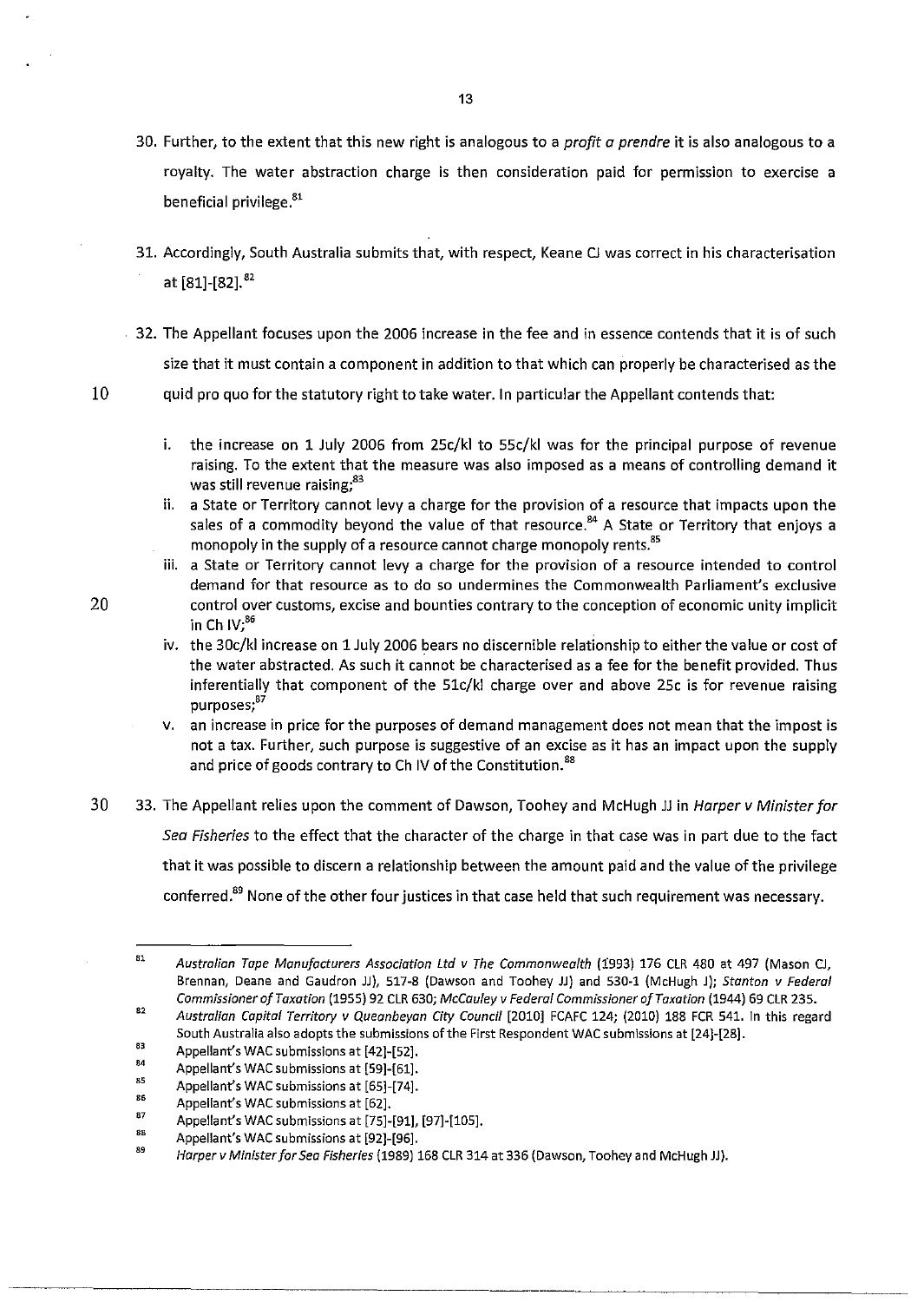- 34. South Australia does not deny the utility of a test that focuses on a rational connection between that paid and a benefit received in determining whether or not the sum paid has the character of a tax. The existence of such a connection is not indispensable to a conclusion that a particular impost is not a tax.<sup>90</sup> The question that arises is whether or not such approach is applicable to a right of the sort conferred here. This is not a case analogous to Air Caledonie or Northern Suburbs General Cemetery Reserve Trust where the ratio turned on whether the traveller received the service asserted in exchange for the fee paid. $91$  Here there is undoubtedly a passing of property. Section 90 poses no impediment to the price set by the effective owner of property upon the sale of that 10 property.
	- 35. Further, this is not a case where it can be said that cost is the appropriate metric (assuming what to include as a cost and the basis to cost it can be agreed).<sup>92</sup> Such approach may be appropriate where a regulator is determining whether or not charges levied by a utility provider are compliant with statutory criteria. A rational connection between benefit and payment may still be evident despite the amount paid exceeding cost. That a rational connection is not confined to an assessment of cost is clear from Air Caledonie and Harper where the metric was expressed in terms of the value of what is acquired. $^{93}$
- 20 36. Generally the approach of requiring a rational connection assumes the existence of an efficient market.<sup>94</sup> That is not this case. Market value then is not a suitable metric. The Appellant refers to the closest relevant market as the market for untreated river water allocations and to the evidence of Professor Grafton.<sup>95</sup> It is said that that evidence demonstrates a market value/opportunity cost in the next downstream market of 1.9c/kl to 26.8c/kl during the period commencing with the imposition of the water abstraction fee. With respect, no conclusion can be drawn from this evidence at all. The next downstream market does not include urban purchasers in relation to whom demand for water is inelastic. That is, this is a market price determined without the participation of the ACT users of water. Demand for water by urban users is less elastic than water intensive agricultural users. Thus the strength of the ACT users willingness to pay is not in play in the observed

<sup>90</sup> Airservices Australia v Canadian Airlines (1999) 202 CLR 133 at [142J (Gaurdon J), [312J (McHugh J) and [457J (GummowJ).

<sup>91</sup>  **See the treatment of these case by Gummow J in** *Airservices Australia v Canadian Airlines* **(1999) 202 CLR 133 at**  [437J-[441J.

<sup>92</sup>  Airservices Australia v Canadian Airlines (1999) 202 CLR 133 at [430] (Gummow J).

<sup>93</sup>  Air Caledonie International v The Commonwealth (1988) 165 CLR 462; Harper v Minister for Sea Fisheries (1989) 168 CLR 314.

<sup>94</sup>  Airservices Australia v Canadian Airlines (1999) 202 CLR 133 at [444] (Gummow J).

<sup>95</sup>  Appellant's WAC Submissions at [78J-[84J.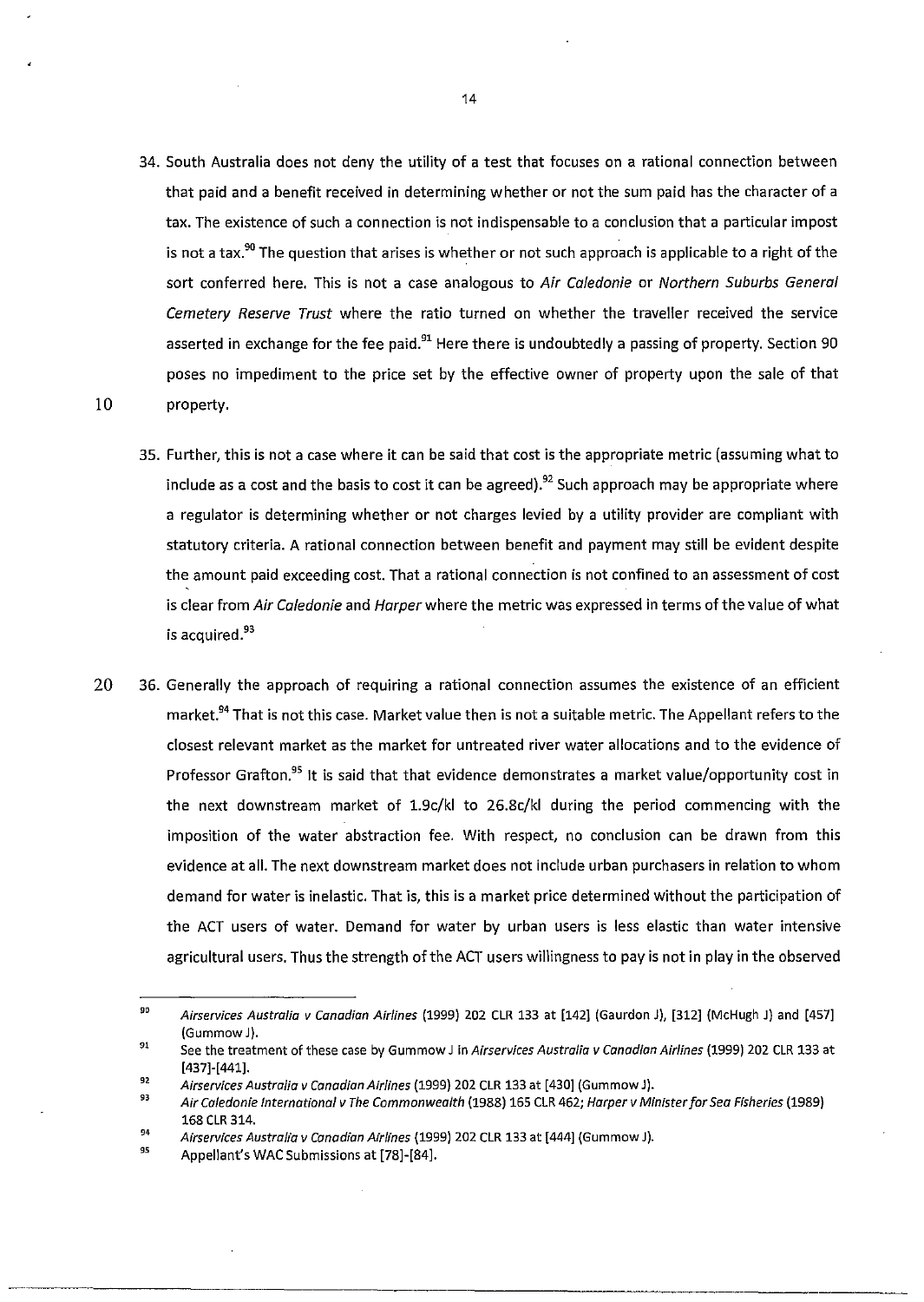downstream market price. Also the value of the water extraction right acquired by ACTEW reflects that it is perfectly located in respect of ACTEW infrastructure (e.g. dams and pipes). The value to ACTEW is derivative of the value to ACTEW customers. If ACTEW customers had to acquire their own water extraction points they would presumably pay a lot more for a water resource that can be transported using ACTEW's network than if they had to arrange for the separate carting of water and premises for storage, or otherwise coordinate their actions to achieve economies of scale in supply and distribution.

- 37. The ACT stands in the position of a monopolist vested with responsibility for the stewardship of a 10 public resource.<sup>96</sup> Five points may be made here; first, it cannot be said that the element of compulsion is indicative of the charge being a tax.<sup>97</sup> Second, and perhaps obviously, value as determined in an efficient market cannot be the applicable metric. Third, sight must not be lost of the nature of the monopoly - at its core it concerns the stewardship of a scarce natural resource by the elected representatives of the people for the benefit of the people.<sup>98</sup> Fourth, the exercise of monopoly power to charge a price for that supplied which the market will bear does not mean that that price does not reflect the value of the good or service supplied.<sup>99</sup> Fifth, the position in which the ACT finds itself is distinguishable to that of the monopoly situation considered in *Attorney-General for New South Wales v Homebush Flour Mills.*<sup>100</sup>
- 20 38. The Appellant asserts that the ACT charges monopoly rents. That is to ignore the explanation provided for the increase by the Chief Minister - to realise a return on a valuable resource in addition to assisting with managing demand.'01 As to the former, in *Airservices* Gleeson CJ and Kirby J and McHugh J considered that the inclusion in the fees of a margin reflecting a reasonable rate of return did not have the consequence that the fee became a tax.<sup>102</sup> With respect to the latter, price is used to control the demand side of the market to ensure sustainability of the resource. That is an expression of value - the ACT Executive has determined that water is undervalued with the consequence that the commodity does not move to where it is most valued, waste occurs, and

<sup>96</sup> 97 In theory the ACTEW did not have to take water from the ACT. Nothing in the *Territory-Owned Corporations Act* 1990 (ACT) would prevent it buying entitlement and allocation from the Murray Darling Basin.

<sup>98</sup> Airservices Australia v Canadian Airlines (1999) 202 CLR 133 at (290) (McHugh J).

<sup>99</sup> See s3 Water Resources Act 1998 (ACT); s6 Water Resources Act 2007 (ACT).

Australian Capitol Territory v Queonbeyan City Council (2010] FCFCA 124; (2010) 188 FCR 541 at (87) (Keane CJ). See also Queanbeyan City Council v ACTEW Corporation Ltd (2009] FCA 943; (2009) 178 FCR S10 at [120] (Buchanan J).

<sup>100</sup>  Attorney-General for New South Wales v Homebush Flour Mills (1937) 56 CLR 390.

<sup>101</sup>  **See also the Second Respondent's WAC Submissions at [34]-[39]; Note, the** power to **charge a fee includes a fee**  "in relation to any matter under or related to [the Water Acts]"; Legislation Act 2000 (ACT), s56(2).

<sup>102</sup>  Airservices Australia v Canadian Airlines (1999) 202 CLR 133 at [72] (Gleeson CJ and Kirby J), [317]-[318] (McHugh J).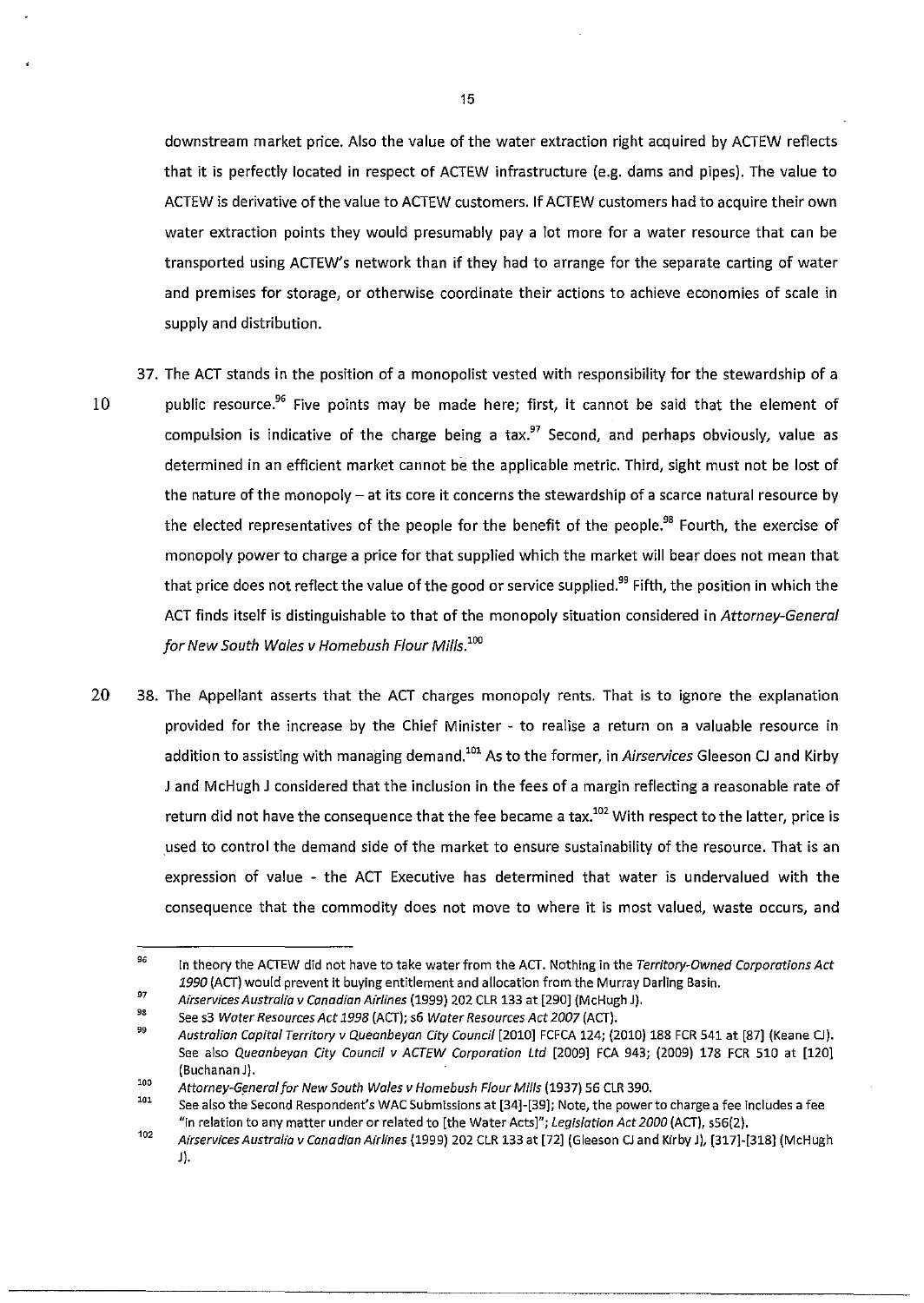there is no incentive for users to improve efficiency.<sup>103</sup> By adjusting the water abstraction charge the

16

ACT effects a revaluation with the consequence that low value users will, in the short run, reduce consumption and in the long run all users will, because of the price signal, make capital investments to more efficiently use the resource. Value is not determined by the market, it is determined by the ACT Executive.<sup>104</sup> There is then the necessary relationship. It cannot be contended that there is no discernible relationship.<sup>105</sup>

- 39. The action taken by the ACT is in keeping with the NWI and the role of government within the national framework for the reform of the water industry. That role demands that value be 10 determined having regard to social, environmental, economic, and political factors. It is essentially, as Keane CJ stated, a political and policy issue rather than a legal one.<sup>106</sup>
	- 40. It is not to the point that an alternative means of reducing demand was available to the ACT Government (water restrictions). In any event such restrictions are inequitable and do not have the effect that water moves to where it is most valued. They do not foster improvements in efficiency. Further the more inelastic the demand the greater the cost to the community of restricting demand. Thus, the benefits of using price are greater than that to be gained by imposing restrictions.

41. It could be said that the adjustment  $-$  30c/kl  $-$  is so great that it evidences a revenue raising 20 purpose. Such an increase is warranted on the basis of the inelastic nature of demand for water in an urban setting. Further, the observations of McHugh J in *Airservices Australia* are apposite:

> ... Where services are provided by a public authority with a natural monopoly and where the statutory **context and the surrounding circumstances otherwise fail to indicate a revenue-making purpose for a charge, the lack of a discernible relationship between the value of a particular service received on a particular occasion and the amount of the charge for that service does not necessarily indicate that the charge has the character of a tax,107**

<sup>103</sup>  **On the demand side price is used to ration the use of the existing scare resource. To maximise benefit to the**  people price needs to reflect the efficient cost of providing a good or service. When price is below cost, **consumption is subsidised, thereby encouraging excess consumption, placing pressure on capacity and bringing forward the need expand capacity. On the supply side price is used to induce production and signal the need for investment in capacity. See also the National Water Commission,** *Review of Pricing Reform in the Australian Water Sector 2011* **at [3.2] as to the demand and efficiency objectives of pricing reform** of water.

<sup>104</sup>  South Australia adopts the First Respondent's WAC Submissions at [35]-[37] and the Second Respondent's WAC Submissions at [76]-[77].

<sup>105</sup>  Air Coledonie International v The Commonwealth [1988) 165 CLR 462 at 467 (The Court); South Australia also adopts the Second Respondent's WAC Submissions at [63J-[73].

<sup>106</sup>  Australian Capitol Territory v Queonbeyan City Council [2010] FCFCA 124; (2010) 188 FCR S41 at [91] (Keane CJ). See also Queanbeyon City Council v ACTEW Corporation Ltd [2009] FCA 943; (2009) 178 FCR 510 at [119] (Buchanan J).

<sup>107</sup>  Airservices Australia v Canadian Airlines (1999) 202 CLR 133 at [312] (McHugh J).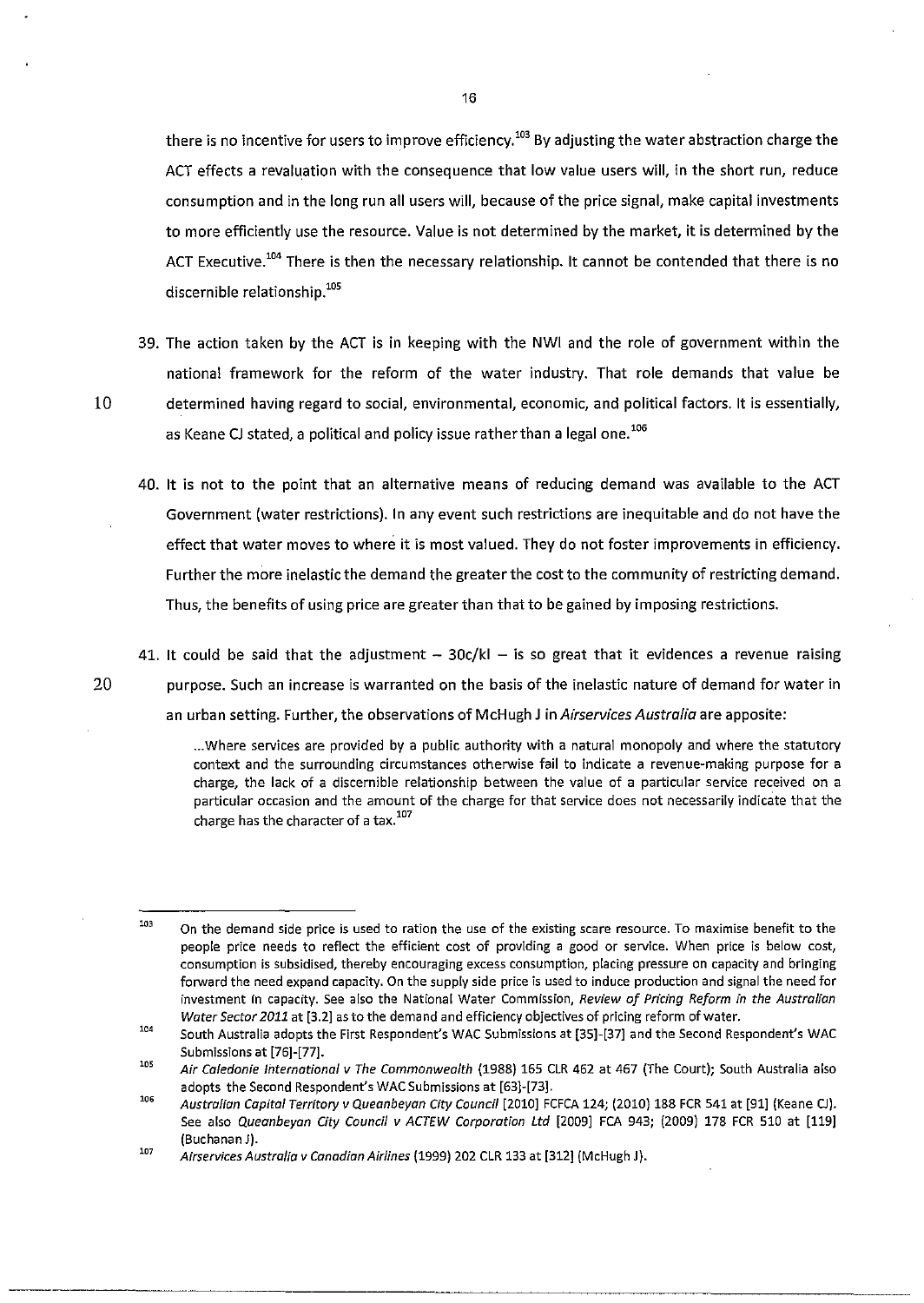42. The Appellant contends, in effect, that power to levy an impost of this kind would enable the ACT to undermine the Commonwealth Parliament's exclusive control over customs, excise and bounties contrary to the conception of economic unity implicit in Ch IV. This, with respect, is to overstate the position. The breadth of the operative effect of s90 is not such that it can achieve total control for the Commonwealth over goods and commodities.

On any possible view of its effect, s. 90 itself confers on the Parliament only a very limited power to **control the economy. There are many taxes which have a tendency to enter into the price of commodities**  but which are not excises, and which are accordingly within the power of the States to impose. Payroll tax **is an obvious example. There are many other legislative measures which a State can take either to discourage or to encourage production and manufacture. On the one hand it can fix quotas on production or manufacture, or indeed forbid production or manufacture altogether; on the other hand it can, for example, favour producers and manufacturers by reducing their taxes and the charges made to them for**  power and freight, and by building ports and railways for their use and providing them with other **assistance. Thus s. 90 does not go very far towards giving the Commonwealth exclusive control of or**  influence over the production or manufacture of goods.<sup>108</sup>

Harper is an example of this.

- 43. Further, the intention of the Water Abstraction Charge is to contribute positively to the economy by
- 20 reducing waste and fostering development and improved efficiency.

### iv. The Utilities Network Facilities Tax is not an excise

- 44. On the assumption that the UNFT is a tax, South Australia contends it is not an excise. South Australia adopts the submissions of the First and Second Respondents<sup>109</sup> and submits, in particular:
- 44.1 the UNFT is levied upon owners of a network facility. The rate is not calculated by reference to the quantity or value of the goods or commodity conveyed by the network. Nor is it calculated by reference to the provision of an input as a necessary step in the production or distribution of potable water. By analogy, the UNFT is closer in kind to a tax on the land of a chicory  $30$  grower than a tax on the area of land planted with chicory; $^{110}$
- 44.2 accepting that the network pipelines do form an essential step in the production and distribution of water, there nevertheless remains a very real disconnect between the discrimen of the UNFT and that conveyed, arithmetic, natural or otherwise. The connection proffered appears to be: the longer the network, the more potable water produced and distributed, the greater the UNFT. It is not a relationship that accounts for demand or the lack thereof. It is a tenuous connection. Unlike Matthews v Chicory Marketing Board where a chicory grower paid the levy in relation to the area planted (a relatively direct connection between input and product), here the ACTEW pays the levy not because of any increase in 40 production or distribution of potable water, but because its network makes use of Territory land (a far less direct connection between input production and distribution). Perram J's analogy with the levy considered in Hughes and Vale Pty Ltd v New South Wales is, with respect, apt.<sup>111</sup>

lOB Hematite Petroleum Pty Ltd v Victoria (1983) 151 CLR 599 at 617 (Gibbs CJ).

<sup>109</sup>  First Respondent UNFT submissions [40)-[75); Second Respondent UNFT submissions [29)-[82).

<sup>110</sup>  Matthews v Chicory Marketing Board (Vie) (1938) 60 CLR 263 at 303 (Dixon J).

<sup>111</sup>  Hughes and Vale Pty Ltd v New South Wales (1953) 87 CLR 49 at 75 (Dixon CJ), 87 (Williams J).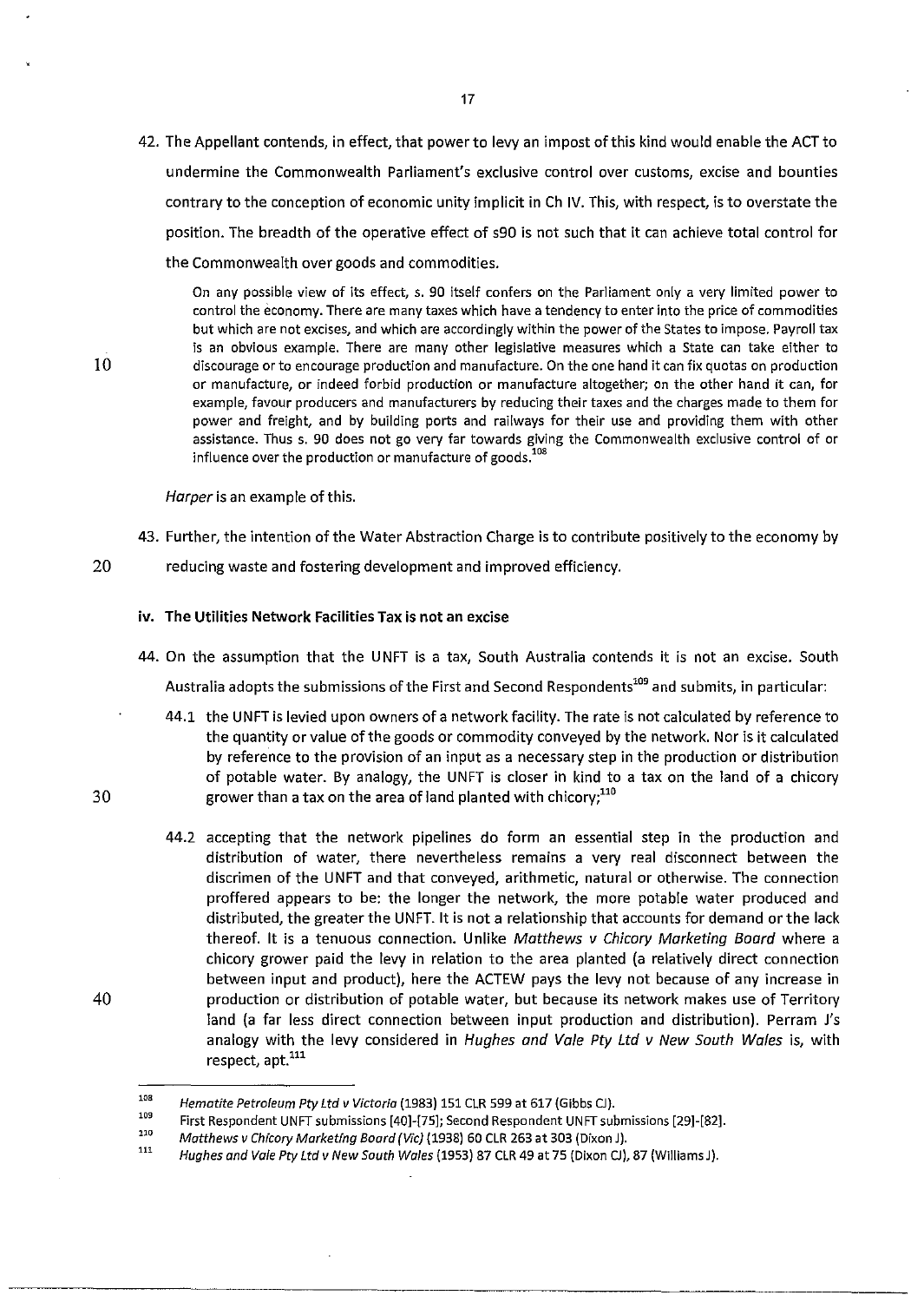- 44.3 The tenuous nature of the proffered relationship is all the more evident when one considers that the UNFT applies to different types of network conveying different types of commodity (and services) and yet all pay the same rate.
- 44.4 Hematite is distinguishable for the reasons identified by Keane  $Cl:^{112}$ 
	- i. First, the UNFT is payable by the owner, not the operator of the network. A tax on ownership of a network has little connection to the production and distribution of commodities carried via the network, unless the owner and operator are the same person.<sup>113</sup> It is true that "use" of pipelines is an essential step in the production and distribution of water, but use and ownership are different questions. In Hematite, Brennan J regarded the imposition of the tax on the operation of the pipelines as "determinative".<sup>114</sup>
	- ii. Secondly, the UNFT is imposed by reference to the conferral of the right to use and occupy land. The taxpayer is not otherwise entitled to the use the facility in "question. In Hematite, the taxpayer was entitled by a separate permit to use the pipeline.
- iii. Thirdly, the quantum of the tax is referable to the length of land occupied. It is unaffected by the amount of water flowing through the network. Although no arithmetical relationship is required, $115$  the absence of any relationship between the quantum of the UNFT and the quantity of the good travelling through the network indicates a lack of proximity between the UNFT and the production and distribution of water.
	- iv. Fourthly, unlike the fee in *Hematite*, the UNFT is not of such magnitude that it is explicable "only on the footing that it is imposed in virtue of the quantity and value"<sup>116</sup> of the water conveyed via the network. The Appellant correctly submits that so much is not required.<sup>117</sup> However, it was a factor that was regarded as significant in *Hematite*.
	- v. Fifthly, payment of the fee is not a condition upon the transportation of water.
	- vi. Sixthly, the UNFT does not select the water network for discrimination (nor does it select a particular pipeline or part of the network for discrimination) so as to warrant the conclusion that the tax is upon the water carried in the network. The UNFT also applies to electricity, gas, sewerage and telecommunications networks.<sup>118</sup> Water is not the target of the impost.<sup>119</sup> It is true that a levy could be an excise in part and not in another,<sup>120</sup> but the absence of discrimination is a factor which suggests that no part of the UNFT is an excise.

40

10

20

<sup>112</sup>  Australian Capital Territory v Queanbeyan City Council [2010] FCAFC 124; (2010) 188 FCR 541 at [136] (Keane CJ). 113 **See First Respondent's UNFT Submissions [47].** 

<sup>114</sup>  Hematite Petroleum Pty Ltd v Victoria (1983) 151 CLR 599 at 659 (Brennan J).

<sup>115</sup>  Matthews v Chicory Marketing Board (Vie) (1938) 60 CLR 263 at 304 (Dixon J); Hematite Petroleum Pty Ltd v Victoria (1983) 151 CLR 599 at 630 (Mason J), 668 (Deane J).

<sup>115</sup>  Hematite Petroleum Pty Ltd v Victoria (1983) 151 CLR 599 at 634 (Mason J).

<sup>117</sup>  Appellant's UNFT Submissions [81.4].

<sup>118</sup>  Utilities (Network Facilities Tax) Act 2006 (ACT), s7.

<sup>119</sup> Australian Capital Territory v Queanbeyan City Council [2010] FCAFC 124; (2010) 188 FCR 541 at [137] (Keane CJ).

<sup>120</sup>  Appellant's UNFT Submissions [81.6].